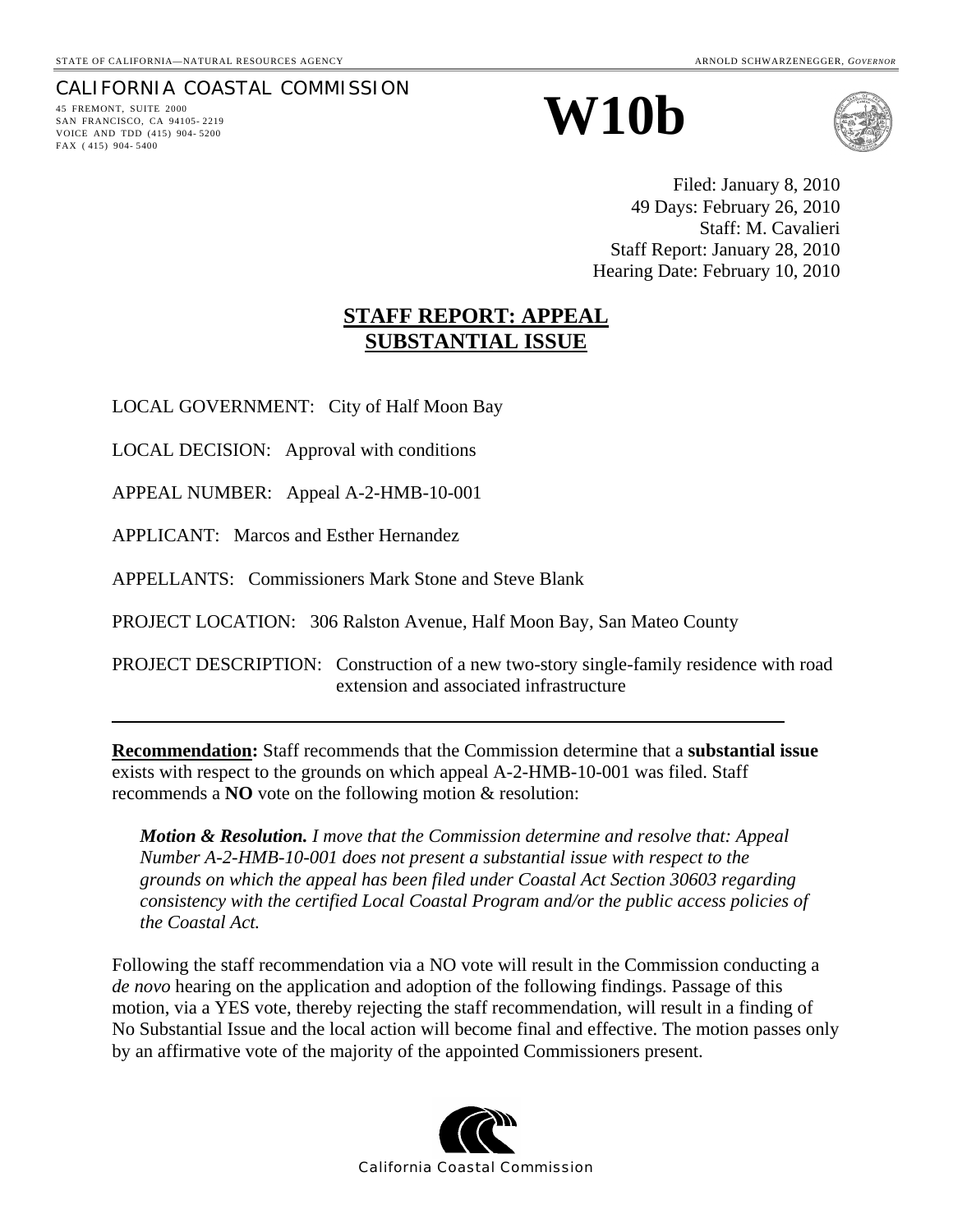**Findings**: On December 7, 2009, the City of Half Moon Bay approved a coastal development permit to authorize the construction of a new, two-story single-family residence with road extension and associated infrastructure located within an R-1-B-2 district. The development site consists of one assessor's parcel number (APN) that is purportedly made up of five, 25' wide lots. The City's approval includes a condition requiring three of those purportedly divided lots to be merged. The appellants, Commissioners Mark Stone and Steve Blank, claim the approved development is inconsistent with the policies of the City's certified Local Coastal Program, including policies related to coastal development permit (CDP) requirements, public access, visual resources, development, and infrastructure.

Coastal Act section 30625(b) requires the Commission to hear an appeal unless it determines that no substantial issue exists with respect to the grounds on which the appeal has been filed.<sup>1</sup> Commission staff has analyzed the City's Final Local Action Notice for the development (Exhibit 1), appellant's claims (Exhibit 2), and the relevant requirements of the LCP (Exhibit 3). The appeal raises a substantial issue of conformance with the LCP as explained below.

# A Division of Land Requires A CDP

 $\overline{a}$ 

The five purportedly divided 25' lots are shown on a map of the Ocean Shore Tract dated 1907. However, appellate case law has definitively instructed that appearance on such a map does not establish that the property was legally divided. Instead, the Court of Appeal decisions in both Witt Home Ranch v. County of Sonoma (2008) and Abernathy Valley, Inc. v. County of Solano (2009) instruct that the legal status of lots appearing on these ancient subdivision maps is that they are still in common ownership. In addition, because there is evidence that the subject property was historically transferred as a single parcel and because it is currently in single ownership, the development potential of the parcel may be limited to a single economic unit. Further, there is no evidence that the applicant obtained a CDP for land division when they purchased the subject property, even though the property was a portion of a larger property in the same Ocean Shore Tract, dated 1907, that was historically transferred as a single parcel. Additional analysis of both the legality and the development potential of the property proposed for development is required before any development may be authorized on the property, thereby raising a substantial issue of conformance of the approved development with coastal development permit requirements of the certified LCP.

In addition, the R-1-B-2 development standards require at least a 7,500 square foot site area and a 75-foot site width. The City's decision to require the merger of three of the five lots that were purportedly divided would create one standard-sized, 7,500 square foot, 75-foot wide parcel, and either one 50-foot wide substandard parcel, or two 25-foot wide severely substandard parcels.

<sup>&</sup>lt;sup>1</sup> The term "substantial issue" is not defined in the Coastal Act or its implementing regulations. In previous decisions on appeals, the Commission has generally been guided by the following factors in making substantial issue determinations: the degree of factual and legal support for the local government's decision; the extent and scope of the development as approved or denied by the local government; the significance of the coastal resources affected by the decision; the precedential value of the local government's decision for future interpretations of its LCP; and, whether the appeal raises only local issues, or those of regional or statewide significance.

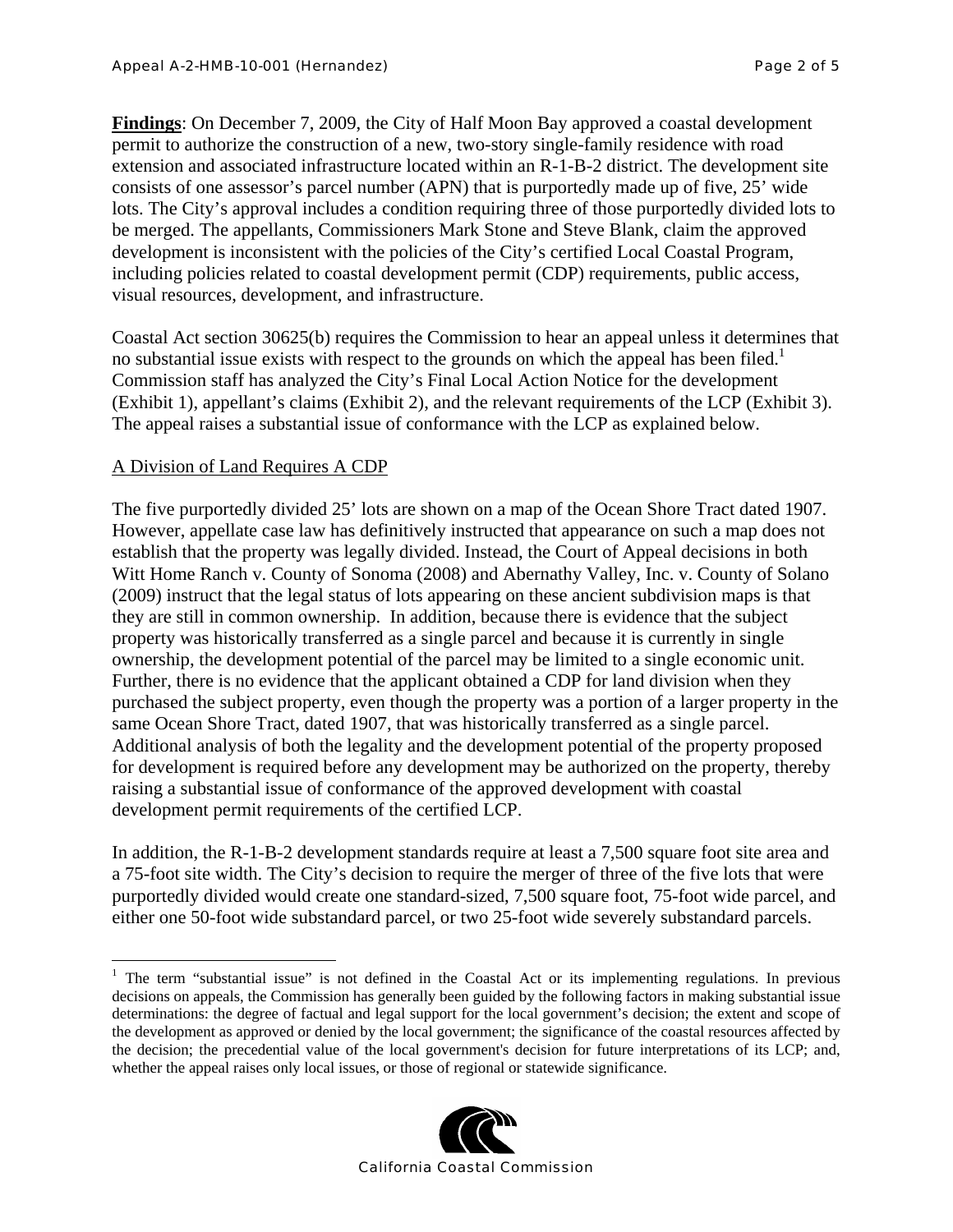However, if the five lots comprising the single assessor parcel that was purportedly divided constitute a developable parcel, the requirement to merge three of the five lots that were purportedly divided may instead constitute a division of a legal parcel into two legal parcels, one of which does not conform to the current zoning requirements. Further, it is unclear if the subject property even comprises one legal parcel, because there is no evidence of a CDP for the division of the subject property from the adjacent property.

An approved division of land is considered development under section 18.20.020.C of the certified Implementation Plan (IP), and therefore requires a coastal development permit. Pursuant to IP section 18.20.070, a CDP may only be approved after the approving authority has made findings that the development conforms to the LCP, that it is consistent with the property development standards of the zoning ordinance, and that the proposed development would be provided with adequate services and infrastructure.

The Commission finds that the appeal raises a substantial issue regarding conformity of the approved development with LCP section 18.20.020 et seq. because a land division of the property: (1) has not been evaluated for consistency with the LCP; (2) has not been authorized through a CDP; and (3) could conflict with the site area requirements of the zoning ordinance. Further, the City did not make the findings required in IP section 18.20.070.

## Public Access and Road Capacity

The LUP contains policies that require new development to be served by adequate road facilities that must also serve priority uses such as public access and recreation. These LCP policies, including Policies 9-2, 9-4, 10-4, and 10-25, carry out the requirements of Coastal Act Sections 30250(a) and 30252, which the City has adopted as guiding policies to the LCP (See Exhibit 3 for the text of these provisions).

Residential development in the Mid-Coast region is the primary cause of the severe traffic congestion on Mid-Coast Highways 1 and 92. Any increase in the potential level of build-out caused by new subdivisions will lead to even greater demands on infrastructure that cannot support build-out of the existing supply of legal lots in the region. Because there are no alternative access routes to and along the coastline in this area of the coast, the extreme traffic congestion on Highways 1 and 92 significantly interferes with the public's ability to access the area's substantial public beaches and other visitor serving coastal resources in conflict with these policies.

The Commission finds that the appeal raises a substantial issue with regard to LCP polices related to public access, infrastructure and road capacity, including the above mentioned policies, because it could result in an increase in the supply of existing legal lots in Half Moon Bay causing significant adverse cumulative impacts to regional traffic congestion and the public's ability to access the coast.

## Infrastructure

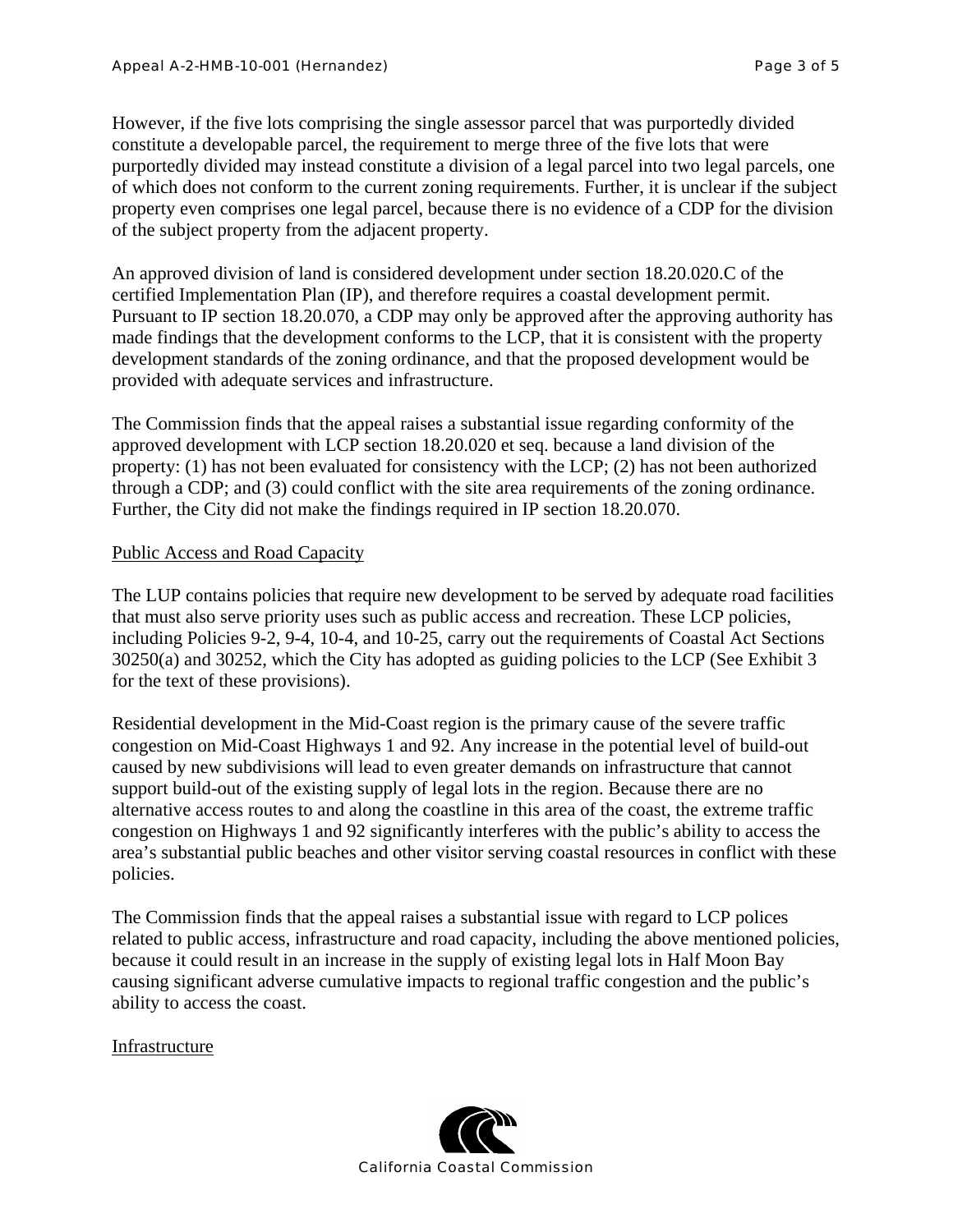As discussed above, LUP Policies 9-2, 9-4, and IP section 18.20.070.D require that development shall be served with adequate services and that lack of adequate services shall be grounds for denial of a development permit or reduction in the density otherwise allowed under the LUP.

The Commission finds that the appeal raises a substantial issue of conformance of the approved development with the LCP because the City did not evaluate whether adequate services would be available for the newly created lots and the City did not make the required findings.

# Visual Resources

The City has adopted various Coastal Act sections as guiding policies for the LCP, including Coastal Act section 30251, Visual resources LUP policy 7-5, and Chapter 18.37 of the certified IP. These policies establish visual resource protection standards that apply to all new development. (Exhibit 3)

The City did not evaluate the land division resulting from the required lot merger for consistency with the visual resources policies of the LCP. The approved land division could result in development of substandard or severely substandard residential lots, potentially leading to more numerous and taller homes that may not be in character with the surrounding neighborhood, thereby raising a substantial issue of conformance with Coastal Act section 30251, LUP policy 7-5, and IP Chapter 18.37. Therefore, the Commission finds that the appeal raises a substantial issue of conformity of the approved development with the visual resources policies of the certified LCP.

# Substantial Issue Conclusion

The City has not provided factual and legal evidence to support its approval of a new singlefamily residence and a lot merger at this location. The appeal raises a substantial issue with respect to the conformity of the approved development with the development, public access, infrastructure and visual resources policies of the LUP. These issues are issues of statewide concern addressed in Sections 30210, 30211, 30212 and 30251 of the Coastal Act.

Therefore, for the reasons stated above, the Commission finds that Appeal Number A-2-HMB-10-001 presents a substantial issue with respect to the grounds on which the appeal has been filed under Section 30603 of the Coastal Act regarding consistency of the approved development with the certified Local Coastal Program and the public access policies of the Coastal Act.

# Information Needed for *De Novo* Review of Application

As stated above, Section 30625(b) of the Coastal Act requires the Commission to hear an appeal unless the Commission determines that no substantial issue exists with respect to the grounds on which an appeal has been filed. Section 30621 of the Coastal Act instructs the Commission to provide for a *de novo* hearing on all appeals where it has determined that a substantial issue exists with respect to the grounds on which an appeal has been filed. If the Commission finds substantial issue as recommended above, staff also recommends that the Commission continue

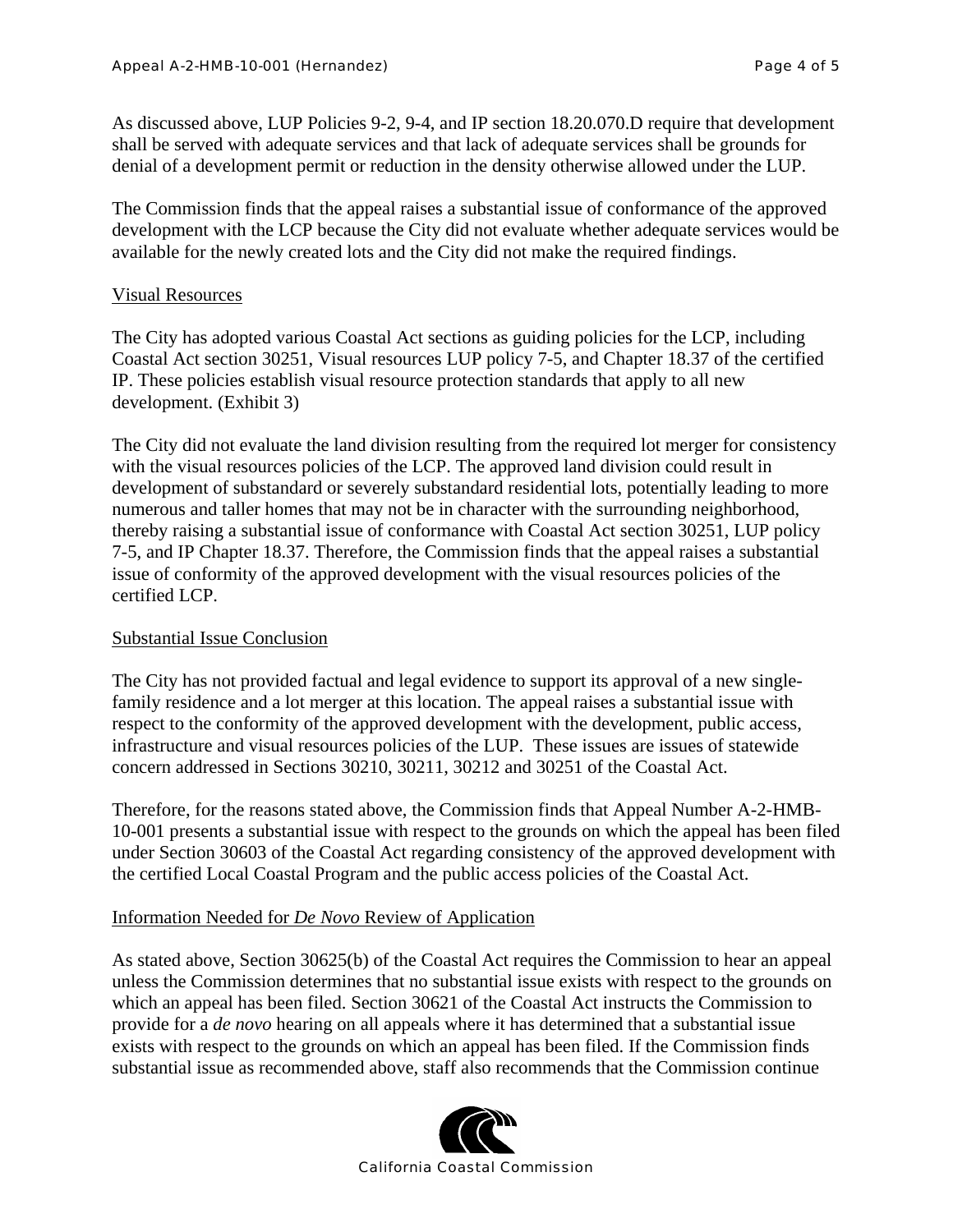the *de novo* hearing to a subsequent date. The *de novo* portion of the appeal must be continued because the Commission does not have sufficient information to determine what, if any, development can be approved, consistent with the certified LCP.

Given that the project the Commission will be considering *de novo* has come to the Commission after an appeal of a local government action, the Commission has not previously been in the position to request information from the applicant needed to determine if the project can be found to be consistent with the certified LCP. Following is a discussion of the information needed to evaluate the development.

## Information Needed to Evaluate the Legality of the parcel

Because appearance on a 1907 map does not establish lot legality and there is evidence that the property to be developed was historically transferred as a single parcel and is in single ownership, further analysis of both the legality and the development potential of the property proposed for development is required before any development may be authorized on the property. This analysis must include, but is not limited to, the following:

- A. The historic chain of title for all undeveloped property held by either the current or previous landowner or the previous landowner's management company in the Ocean Shore Tract, including the property to be developed and all adjacent property;
- B. Information to establish the legality of all undeveloped property held by either the current or previous landowner or the previous landowner's management company in the Ocean Shore Tract, including the property to be developed and all adjacent property. Such information shall include certificates of compliance, grant deeds and information demonstrating whether all such property complies with the provisions of the Subdivision Map Act and the County Ordinances enacted pursuant.

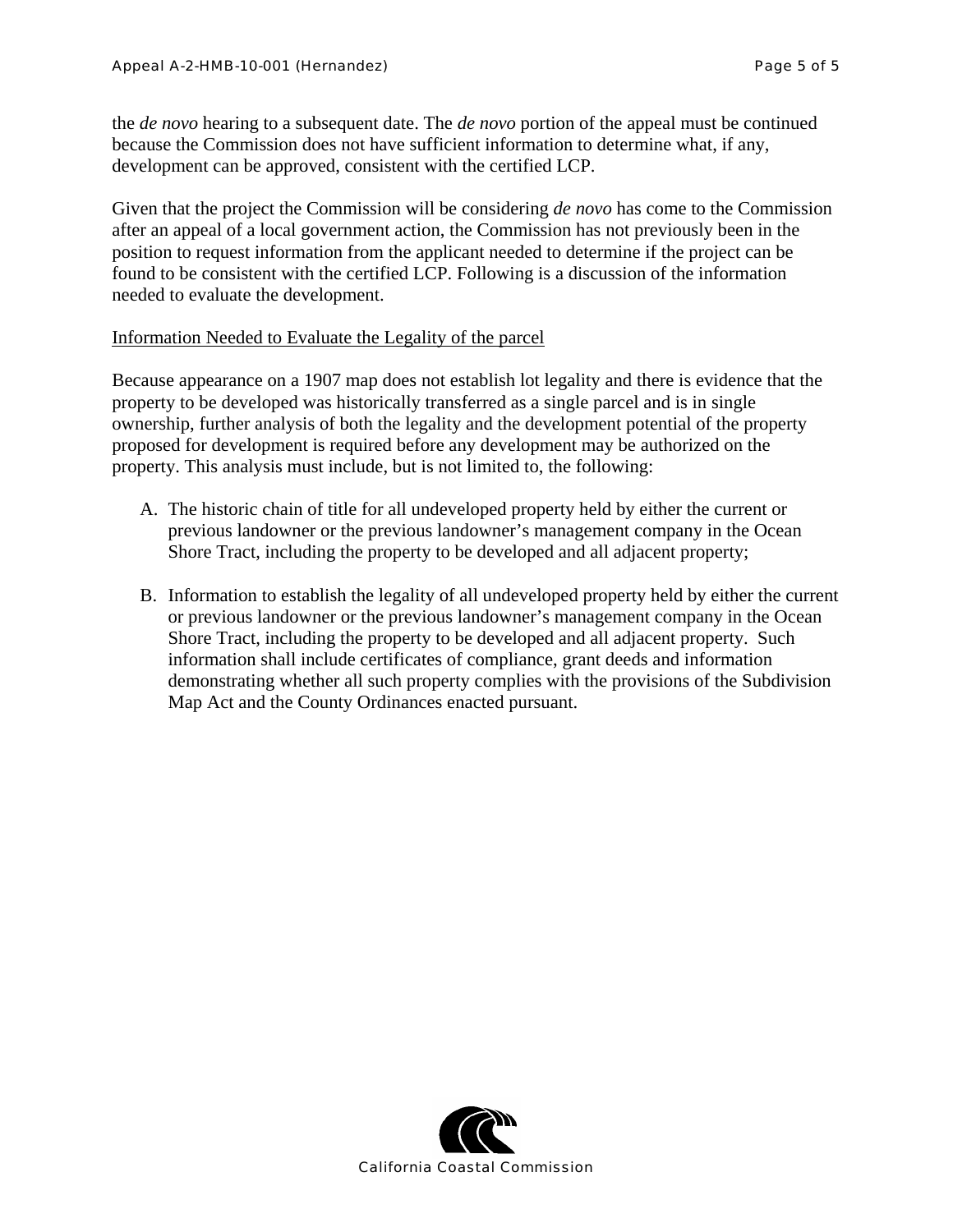# CALIFORNIA COASTAL COMMISSION

NORTH CENTRAL COAST DISTRICT OFFICE **15 FREMONT, SUITE 2000<br>SAN FRANCISCO, CA 94105-2219<br>(415) 904-5260 FAX (415) 904-5400** www.coastal.ca.gov





# NOTIFICATION OF APPEAL PERIOD

DATE: December 29, 2009

Tonya Ward, Associate Planner TO: City of Half Moon Bay, Building & Planning Department 501 Main Street Half Moon Bay, CA 94019 FROM: Madeline Cavalieri, Coastal Program Analyst  $\mathbb{CP}(\mathfrak{for})$ 

Application No. 2-HMB-09-189 RE:

Please be advised that on December 23, 2009 our office received notice of local action on the coastal development permit described below:

Local Permit #: PDP-056-07

Marcos Hernandez Applicant(s):

- Construction of a new two-story single story singe-family residence with Description: road extension and associated infrastructure located within a R-1-B-2 (Single-Family Residential) district as shown on plans with City date stamp of November 16, 2009, including any conditions imposed by the Planning Director.
- 306 Ralston Avenue, Half Moon Bay (San Mateo County) (APN(s) 056-Location: 055-130)

Unless an appeal is filed with the Coastal Commission, the action will become final at the end of the Commission appeal period. The appeal period will end at 5:00 PM on January 8, 2010.

Our office will notify you if an appeal is filed.

If you have any questions, please contact me at the address and telephone number shown above.

cc: Marcos Hernandez

C CALIFORNIA COASTAL COMMISSION

A-2-HMB-10-001 Exhibit 1 Page 1 of 14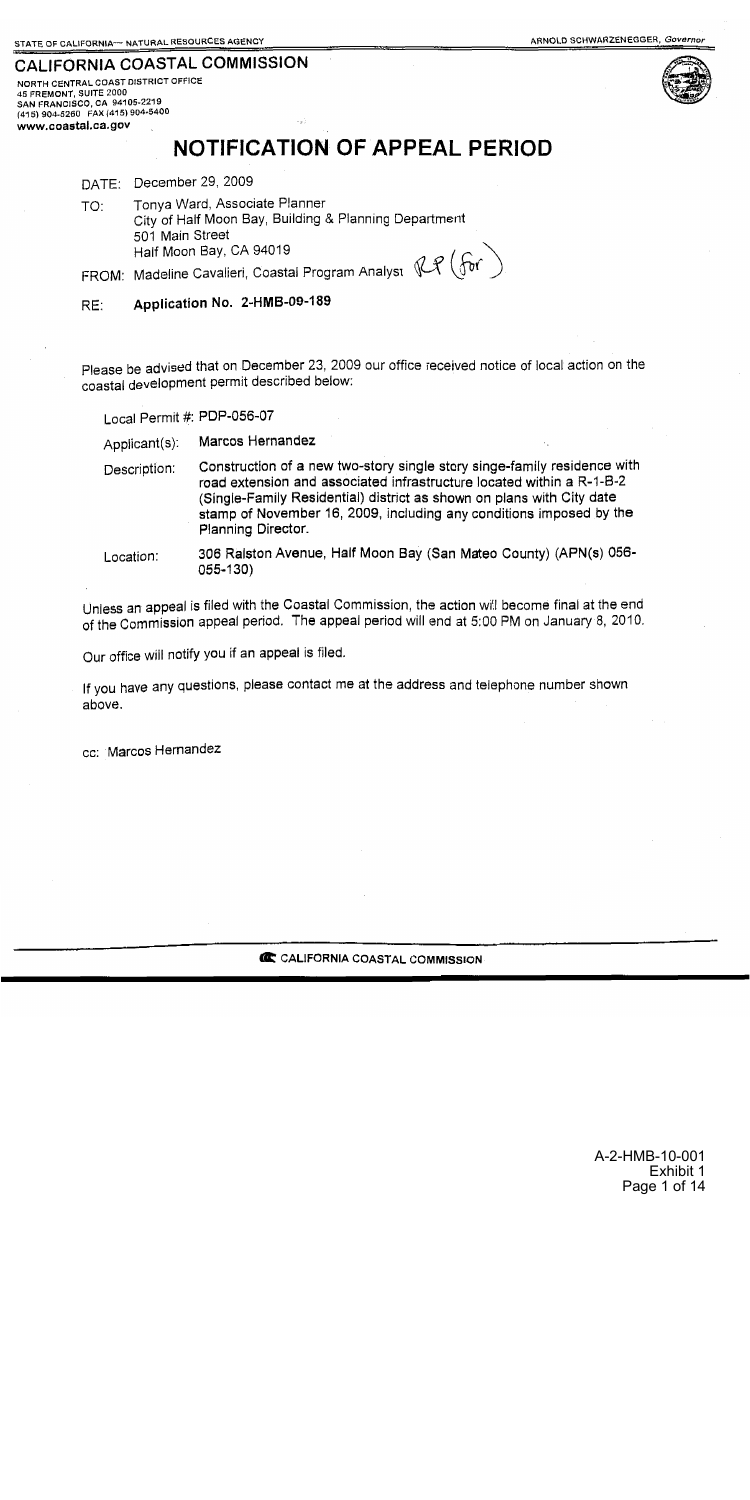# **NOTICE OF FINAL ACTION Coastal Development Permit**

City of Half Moon Bay Planning Department 501 Main Street, Half Moon Bay, CA 94019 (650) 726-8250 FAX (650) 726-8261

 $\gamma_0 \approx 4/2000$ 

Date: December 21, 2009 File: PDP-056-07

Applicants/Owners: Marcos & Esther Hernandez 419 Grand Boulevard Half Moon Bay, CA 94019

Planner:

Tonya Ward, Associate Planner

This notice is being distributed to the Coastal Commission and to those who requested notice. The following project is located within the appealable area of the Coastal Zone. The Planning Director approved the Coastal Development Permit on December 7, 2009, by Resolution No. PDR-09-09. The Planning Director's decision was not appealed to the Half Moon Bay Planning Commission within the ten working-day appeal period.

Project Description: Coastal Development Permit to authorize the construction of a new two-story single-family residence with road extension and associated infrastructure located within a R-1-B-2 (Single-Family Residential) district as shown on plans with City date stamp of November 16, 2009, including any conditions of approval imposed by the Planning Director.

Project Location: 306 Ralston Avenue, Half Moon Bay, CA 94019

056-055-130 APNS:

APPROVED by the Planning Director on December 7, 2009, based upon Findings for Approval contained in the attached Resolution for Approval.

Local Review of this Coastal Development Permit Application is now complete. The City's approval of this Coastal Development Permit application may be appealed to the California Coastal Commission in accordance with California Public Resources Code Section 30603. A 10 working-day appeal period for appeal of this action to the Coastal Commission will commence the next working day following the Commission's receipt of this notice of final local action. Please contact the Coastal Commission's North Central Coast District Office at (415) 904-5260 for further information about the Commission's appeal process.

> A-2-HMB-10-001 Exhibit 1 Page 2 of 14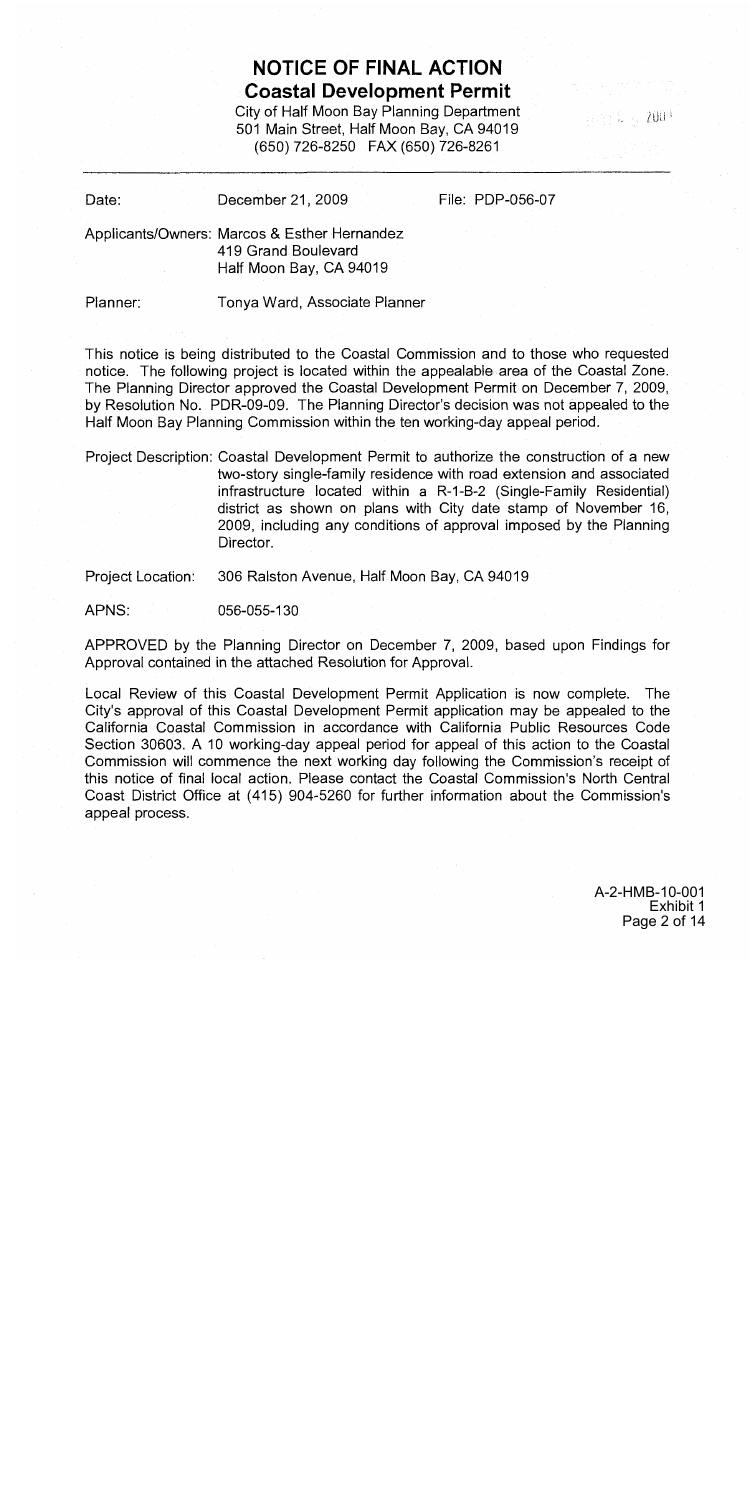# **PLANNING DIRECTOR RESOLUTION PDR-09-09 RESOLUTION FOR APPROVAL** PDP-056-07

# Coastal Development Permit for a Two-Story, Single-Family Residence, Road Extension and Associated Infrastructure Located at 306 Ralston Avenue (APN 056-055-130)

**WHEREAS**, an application was submitted requesting approval a Coastal Development Permit for of the construction of a two-story, single-family residence on a vacant standard size parcel, road extension and associated infrastructure located at 306 Raiston Avenue (APN 056-055-130), on a parcel zoned R-1-B-2, Single-Family Residential; and

**WHEREAS**, the procedures for processing the application have been followed as required by law; and

**WHEREAS.** the Architectural Review Committee of the City of Half Moon Bay conducted noticed public meetings for the project on March 19, 2008, October 21, 2009 and November 18, 2009 at which time all those desiring to be heard on the matter were given the opportunity to be heard: and

**WHEREAS**, the Planning Director conducted a duly noticed public hearing on December 7, 2009, at which time all those desiring to be heard on the matter were given an opportunity to be heard; and

**WHEREAS**, the Planning Director considered all written and oral testimony presented for their consideration; and

**WHEREAS**, the Planning Director has determined that the construction of the proposed single-family residence is categorically exempt from CEQA under Section 15303(a) and 15303(d); and

**WHEREAS.** the Planning Director has made the required findings for approval of the project, set forth in Exhibit A to this resolution;

NOW, THEREFORE, BE IT RESOLVED that, based upon the Findings in Exhibit A and subject to the Conditions of Approval contained in Exhibit B, the Planning Director approves the application (PDP-056-07).

**PASSED AND ADOPTED** by the City of Half Moon Bay Planning Director at a duly noticed public hearing held on December 7, 2009.

APPROVED:

Steve Flint, Planning Director

A-2-HMB-10-001 Exhibit 1 Page 3 of 14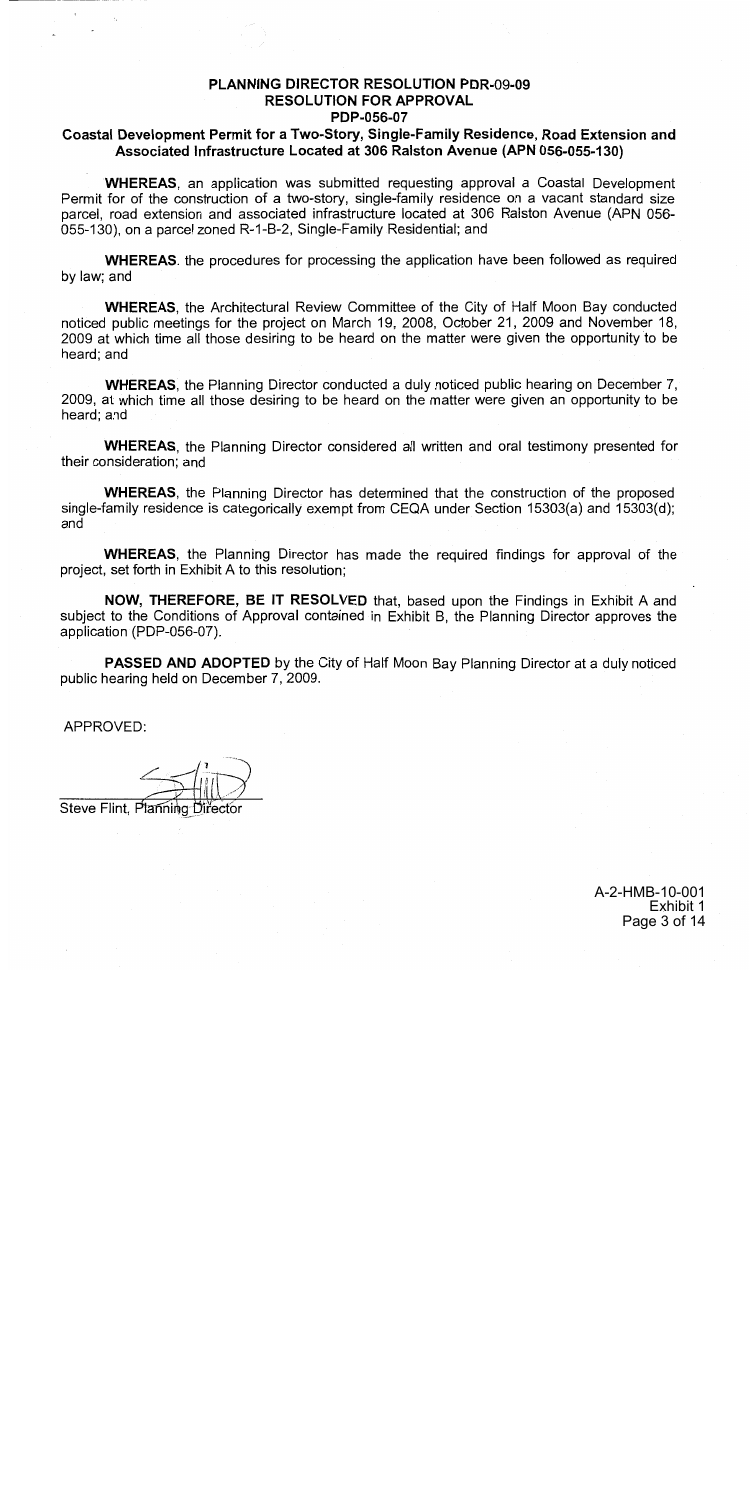# **EXHIBIT A FINDINGS AND EVIDENCE** PDP-056-07

# Coastal Development Permit for a Two-Story, Single-Family Residence, Road Extension and Associated Infrastructure Located at 306 Ralston Avenue (APN 056-055-130)

The required Coastal Development Permit for this project may be approved or conditionally approved only after the approving authority has made the following findings per Municipal Code Section 18.20.070:

1. Local Coastal Program Finding-The development as proposed or as modified by conditions, conforms to the Local Coastal Program (LCP).

**Evidence:** The proposed project is an infill house that does not interfere with the public's access to the coastal trail, beach or sea. It has been reviewed for conformance with all policies of the LCP and has been determined to be consistent. The following specific Coastal Act and local policies are especially noted:

Coastal Act 30244: Where development would adversely impact archaeological or paleontological resources as identified by the State Historic Preservation Officer, reasonable mitigation measures shall be required.

**Compliance:** The project is not located at or near identified archaeological or paleontological resources and therefore will not adversely impact said resources. Nonetheless, Staff is recommending a condition to require that the project cease operations and a study be performed on any artifacts that are found during construction.

Coastal Act 30250: New residential, commercial or industrial development except as otherwise provided in this division, shall be located within, contiguous with, or in close proximity to, existing developed areas able to accommodate it or, where such areas are not able to accommodate it, in other areas with adequate public services and where it will not have significant adverse effects, either individually or cumulatively, on coastal resources.

Compliance: The proposed project is located within an existing developed area that is able to accommodate it given that its location is within an existing neighborhood that contains adequate sewer and water infrastructure to meet the existing needs of the immediate neighborhood. Significant adverse effects, either individually or cumulatively, on coastal resources are not anticipated from this development as the proposed project will be designed in a manner than is compatible with and, where feasible, complementary to the existing development and character of the immediate area.

Policy 7-4: Utilities shall continue to be placed underground in all new developments.

**Compliance:** As part of the conditions of approval, the applicant is required to install all utilities and communications underground.

2. Growth Management System Finding- The development is consistent with the annual population limitation system established in the Land Use Plan and Zoning Ordinance.

> A-2-HMB-10-001 Exhibit 1 Page 4 of 14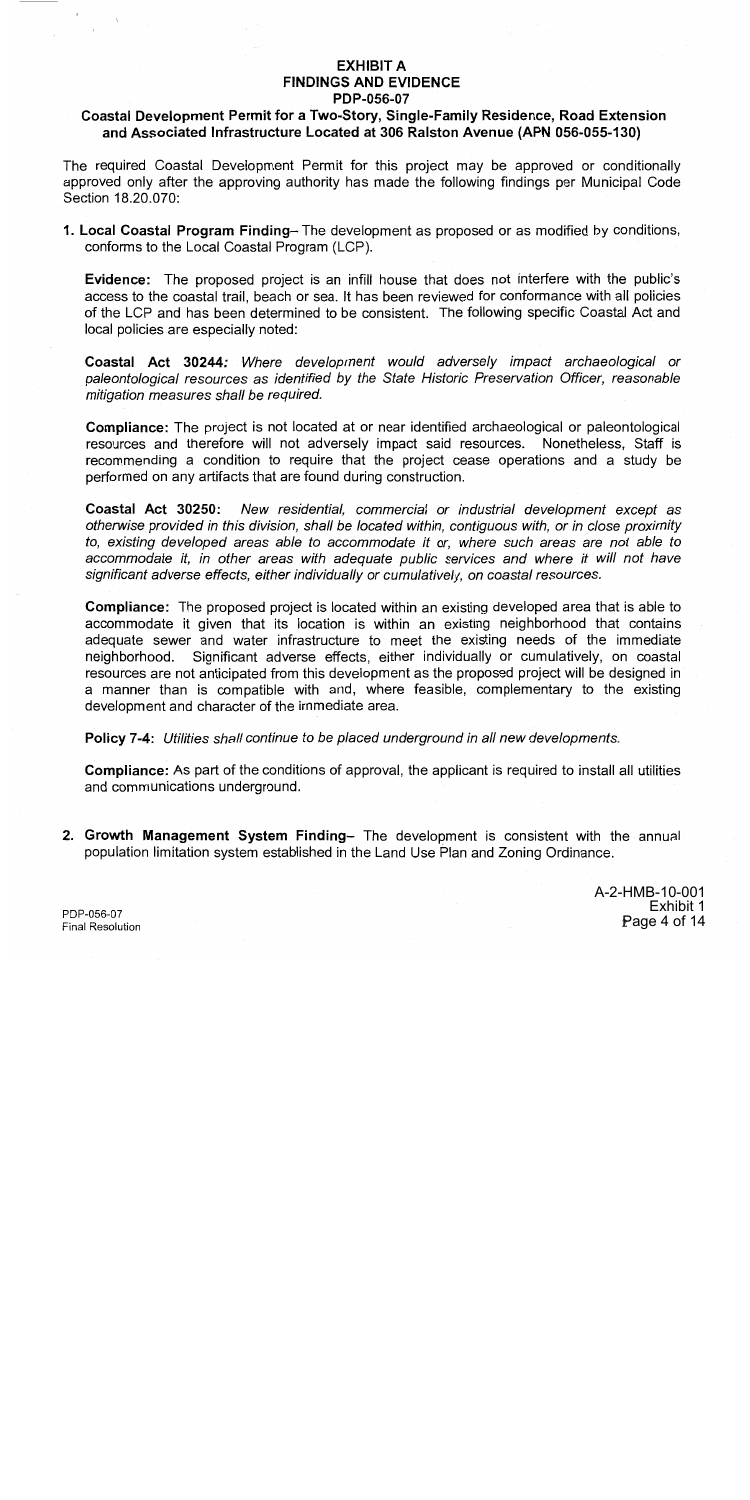Evidence: Pursuant to Half Moon Bay Municipal Code Section 17.06 (Residential Dwelling Unit Building Permit Allocation System), the proposed project is consistent with the established growth control ordinance. The applicant received a valid Measure A Certificate (4 of 32) on May 18, 2007.

3. Zoning Provisions Finding- The development is consistent with the use limitations and property development standards of the base district as well as the other requirements of the Zoning Ordinance (Title 18).

Evidence: As currently proposed, the project complies with all applicable development regulations of the R-1-B-2 Zoning Designation for single-family dwelling units on a site including, but not limited to, required setbacks, lot coverage, floor area ratio (FAR), and maximum building envelope. In addition, the project has been reviewed for compliance with the design review criteria as set forth in HMB Municipal Code Section 18.21.

4. Adequate Services Finding- The proposed development will be provided with adequate services and infrastructure at the time of occupancy in a manner that is consistent with the Local Coastal Program.

**Evidence:** The project is located within an existing subdivision with existing water and sewer facilities. The site currently has a 5/8" (20gpm) non-priority water connection and assessed with one sewer benefit unit. The purchase of one additional unit will be required prior to the issuance of a building permit. Two sewer benefit units together with the existing water allocation are adequate to serve a single-family residence.

Street, curb, and sidewalk do not currently exist at the corner of Chesterfield and Ralston Avenue. Consequently, the Public Works Department and Coastside Fire Protection District have conditioned the project to include construction of right-of-way improvements with a fire turn around on Ralston Avenue and a 8-foot wide walkway to connect from this turn around and extend along the south side of the unimproved Chesterfield Avenue frontage (Lots 24-26). The applicant will be required to enter into a street deferral agreement to agree to construct public improvements such as curb, gutter, sidewalk, and street paving on Chesterfield Avenue when the City determines it is necessary.

5. California Coastal Act Finding– Any development to be located between the sea and the first public road parallel to the sea conforms with the public access and public recreation policies of Chapter 3 of the California Coastal Act.

**Evidence:** The project will not restrict or otherwise adversely affect public coastal access or public coastal recreational opportunities because it involves residential construction and utility extension on a privately owned lot zoned for residential uses. The applicant is required to construct a road extension on Ralston Avenue that will connect to the road network to serve the subject site. The Director finds that there is sufficient infrastructure to serve the proposed project with the improvements that are conditions of approval.

Site and Design Review - The required Coastal Development Permit for the construction of a residence may only be approved only after the approving authority has made the following finding per Municipal Code Section 18.21.040:

> A-2-HMB-10-001 Exhibit 1 Page 5 of 14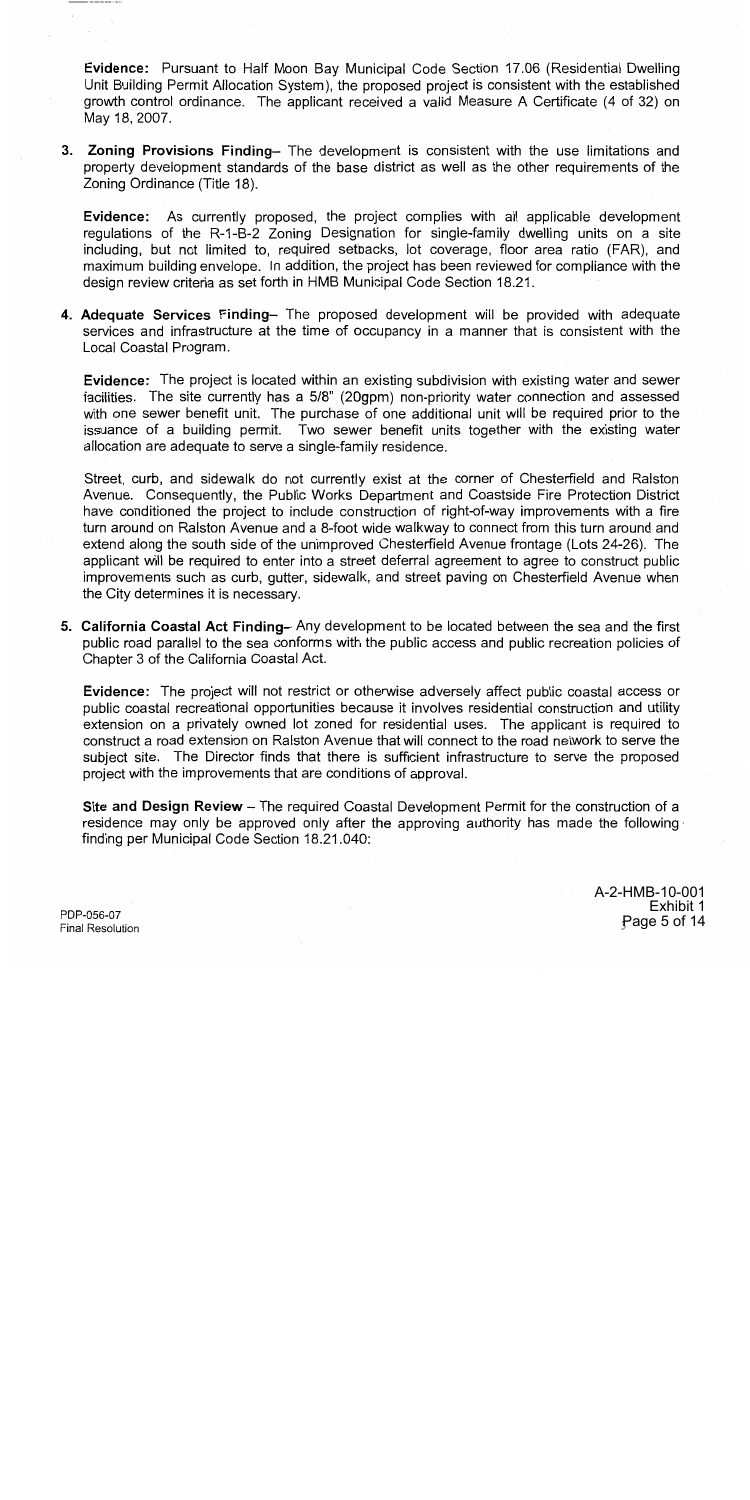6. Architectural Review Finding- The project will not hinder the orderly and harmonious development of the City, nor will it impair the desirability or opportunity to attain the optimum use and value of the land and the improvements, nor will impair the desirability of living and working conditions in the same or adjacent areas, nor will it otherwise adversely affect the general prosperity and welfare.

**Evidence:** On October 21, 2009, the Architectural Review Committee (ARC) reviewed the project and raised several design concerns which included providing a more a aesthetic garage door, addressing the stone wainscoting and pillars at entry way and correcting window elevations. The applicant was provided general direction to mitigate design concerns and asked to return with changes to the meeting of November 18, 2009.

At this second meeting, the applicant presented a street elevation that no longer illustrates one garage door for the 2 car spaces, but instead two separate "carriage style" doors with a trellis atop. The Chesterfield Avenue elevation (Front/North-West) includes clad with matching stone wainscoting, columns, and a fixed door with sidelites similar in style to the entry door on Ralston Avenue. The ARC made the necessary finding by Section 18.21.040 of the Half Moon Bay Zoning Code.

### **Environmental Review -**

7. CEQA Finding- Pursuant to California Administrative Code Section 15300 (Categorical Exemptions), the approving authority is required to determine whether the proposed project will have a significant effect on the environment and if not, to declare that the project be categorically exempt from the requirement for the preparation of environmental documents under the California Environmental Quality Act (CEQA).

Evidence: The proposed project is consistent with CEQA guidelines and is categorically exempt under California Administrative Code Section 15303(a) and 15303(d), the construction of a new single-family residence and the limited extension of utilities and road improvements to serve the construction of a single-family residence.

> A-2-HMB-10-001 Exhibit 1 Page 6 of 14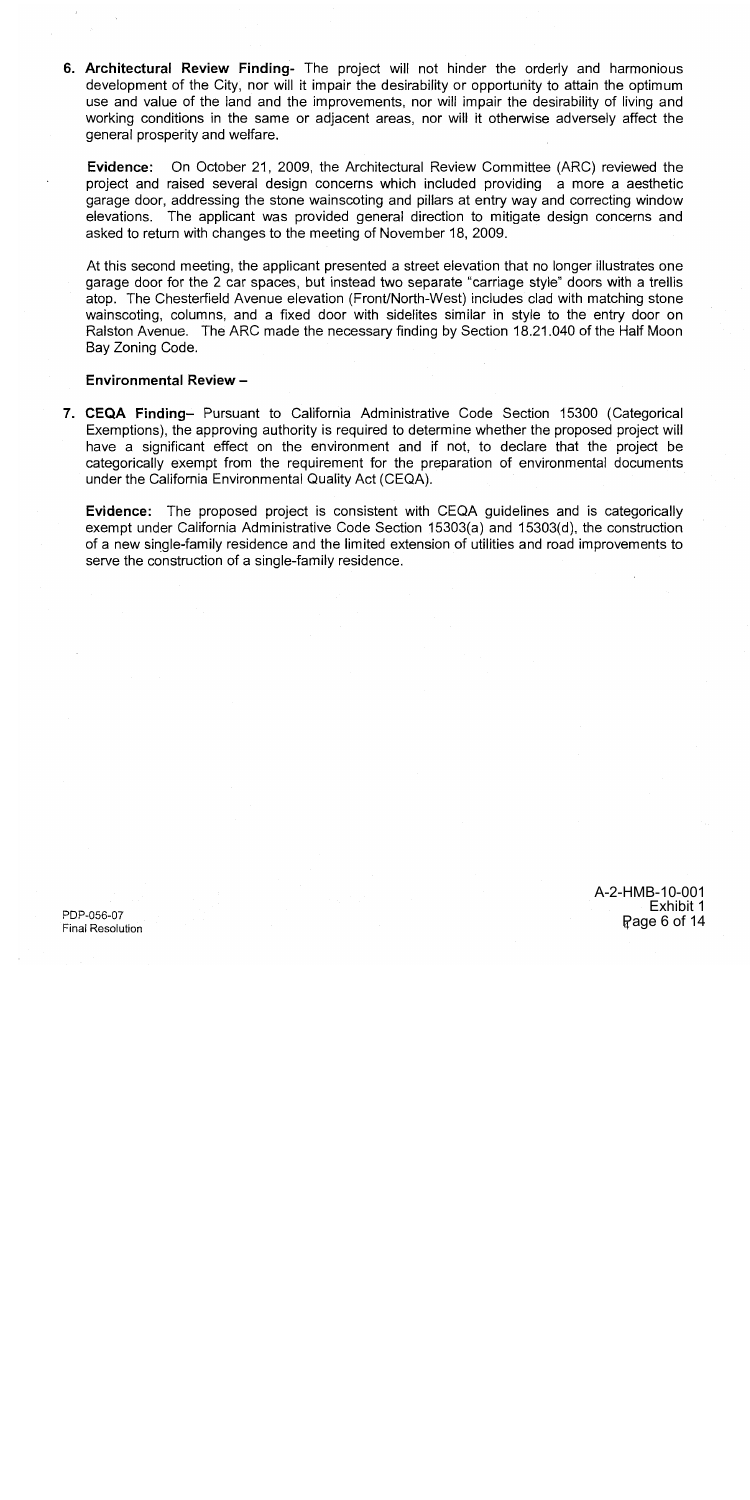# **EXHIBIT B CONDITIONS OF APPROVAL** PDP-056-07

# Coastal Development Permit for a Two-Story, Single-Family Residence, Road Extension and Associated Infrastructure Located at 306 Ralston Avenue (APN 056-055-130)

Authorization: Approval of this permit authorizes development of a two-story, single-family dwelling of approximately 3.497 square feet of floor area on APN 056-055-130 and the construction of a road extension and utility connection as shown on plans with City date stamp of November 16, 2009, except as modified by the conditions of approval set forth herein.

# A. The following Conditions must be fulfilled prior to the issuance of a building permit:

- 1. CONFORMANCE WITH APPROVED PLANS. Development shall be in substantial conformance with the approved plans that have a City date stamp of November 16, 2009 except for any changes that may be required by these conditions of approval. The Planning Director shall review and approve any deviation from the approved plans. In the event that the Planning Director determines that any proposed changes warrant further Planning Director review and approval, the applicant shall submit the revised plans for consideration at a public hearing before the Planning Director. \_\_\_\_\_ (Planning)
- All plans, specifications, engineering calculations, diagrams, 2. CONSTRUCTION PLANS. reports, and other data for construction of the building and required improvements shall be submitted with the appropriate permit application to the Building Department for review and approval. Computations and back-up data will be considered a part of the required plans. Structural calculations and engineering calculations shall be prepared, wet stamped and signed by an engineer or architect licensed by the State of California. A geotechnical report shall be prepared, wet stamped, and signed by an engineer licensed by the State of California. (Building)
- 3. COMPLIANCE WITH CBC. All structures shall be constructed in compliance with the standards of the 2007 California Building Code Regulations for building and structure earthquake safety as required by Title 24 of the California Administrative Code. (Building)
- 4. BUILDING STANDARDS. All buildings, structures, and improvements shall be designed and constructed in accordance with Chapter 14.04 of the Municipal Code (Building Code, Administrative Code, Mechanical Code, Building Code Standards, Code for the Abatement of Dangerous Buildings, Plumbing Code, Electrical Code) and with Half Moon Bay Public Works Standard Details. The minimum basic wind speed for determining design wind pressure shall be 90 miles per hour. The exposure assigned for the subject site, for which a building or structure is to be designed in accordance with Chapter 16 of the California Code of Regulations 2007 Edition and shall be Exposure C. (Building)
- 5. EVIDENCE OF WATER CONNECTION CAPACITY. The applicant shall submit a letter from CCWD certifying that the subject site has an adequately sized water connection for this approved project. No building permit shall be issued without such a letter. (Building)
- 6. EVIDENCE OF SEWER CONNECTION CAPACITY. The applicant shall demonstrate issuance of a sewer permit from the City of Half Moon Bay or Granada Sanitary District. (Building)

A-2-HMB-10-001 Exhibit 1 Rage 7 of 14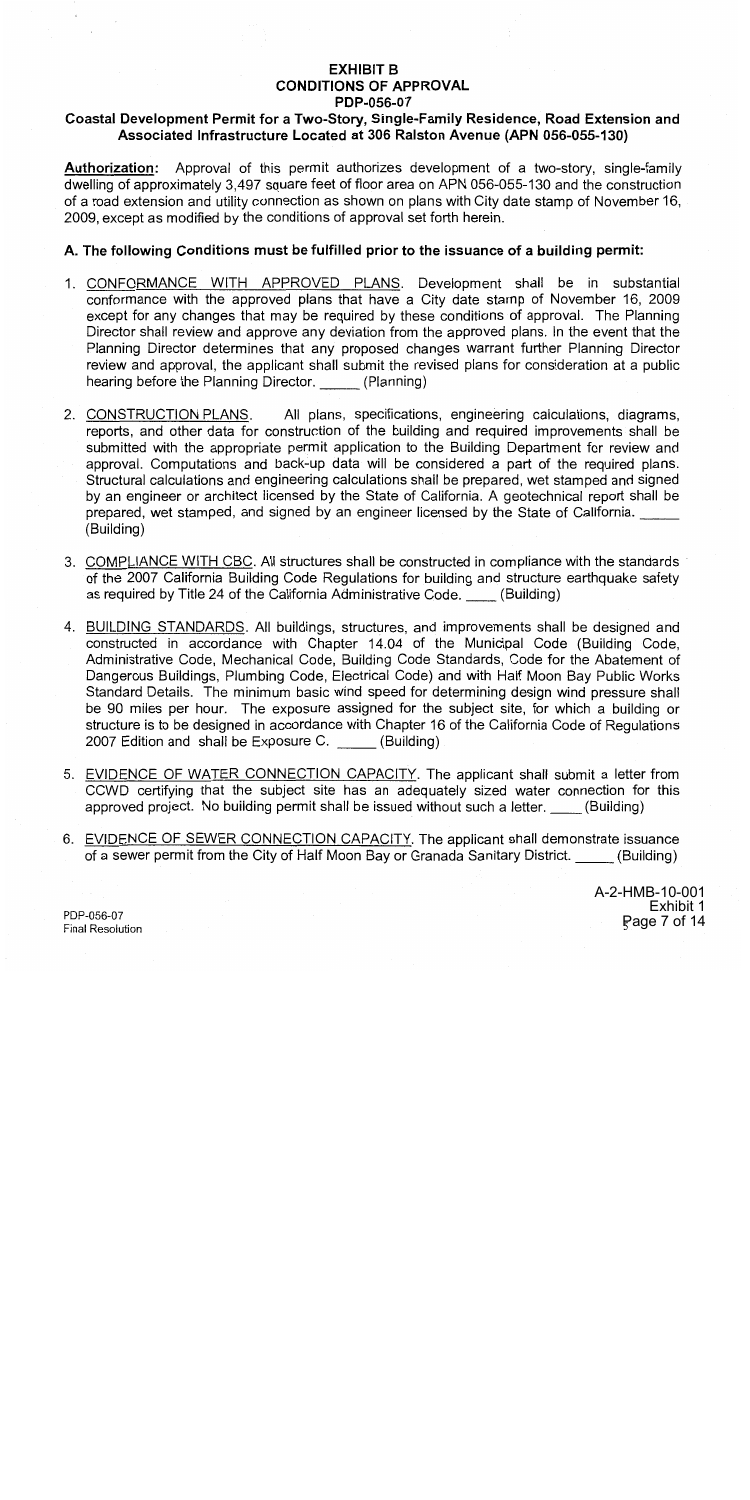- 7. VALID MEASURE A CERTIFICATE. The Planning Department shall verify two Measure A Certificates issued for the property have not expired, remain valid, and, if applicable, the recordation of any required owner occupancy deed restriction has taken place. (Planning)
- 8. LOT DRAINAGE PLAN. A Lot Drainage Plan and a Project Applicant Checklist shall be submitted for City Engineer review and approval showing how the surface runoff is retained onsite and the remainder is drained to the public right-of-way in accordance with National Pollutant Discharge Elimination System (NPDES) standards and Best Management Practices (BMP). The Plan shall show how the rear and side vards will properly drain to an approved BMP facility, and how the finished grades on the property relate to the existing grades on adjacent property. The Plan shall include pad elevation, finished floor elevation, site high and low points, drainage swale, area drain, existing grade at adjacent property, etc. The Plan must show the location of the sewer connection, and a property line sewer cleanout must be installed for Building Permit approval. (Public Works/Building)
- 9. FIRE SPRINKLERS. As per Fire District ordinance, the applicant is required to install an automatic fire sprinkler system throughout the proposed or improved dwelling. All areas that are accessible for storage purposes shall be equipped with fire sprinklers. The plans for this system must be submitted to the City of Half Moon Bay Building Division. A building permit will not be issued until plans are received, reviewed, and approved. Upon submission of plans, the City will forward a complete set to the Half Moon Bay Fire District for review. The fee schedule for automatic fire sprinkler systems shall be in accordance with Half Moon Bay Ordinance No. 13. Fees shall be paid prior to plan review. (Fire/Building)
- 10. SURVEY REQUIRED. A detailed topographic/site boundary survey shall be prepared and certified by a licensed surveyor and submitted with building application plans. The survey shall include a baseline elevation datum point on, or close to the construction site, indicating existing grade of the datum. This datum point shall be permanent, marked, shall remain fixed in the field, and shall not be disturbed throughout the building process. Examples of datum points include: fire hydrants, manhole covers, survey markers, street curbs, etc. This datum point shall be shown on all site plans including revised/resubmitted plans. The survey must show the footprint and roof plan of the proposed residence and identify the existing grade elevations at the corners and roof ridgeline of the residence. (Building)
- 11. LANDSCAPE/HARDSCAPE PLANS. The applicant shall submit proposed landscape (including required street tree(s)) and hardscape plans to the Public Works Department prior to issuance of a building permit. These plans shall include the proposed land/hardscape in the public The applicant is advised that line of sight triangles regarding roadway rights-of-way. intersections (for corner properties) and driveways shall be adhered to in accordance with Section 18.06.040(B) (4). In addition, allowable heights for fencing, walls, posts mailbox holders, etc., shall follow the same height and structure quidelines for facilities that are located in building setback areas. (Building/Planning)
- 12. FINISHED FLOOR ABOVE CURB OR CROWN. The plans submitted for a building permit shall show the finished floor a minimum of twelve (12) inches above the height of curb, or in cases where there is no curb, from the height of other crown of the existing street or road. (Building)

A-2-HMB-10-001 Exhibit 1 Page 8 of 14

PDP-056-07 **Final Resolution**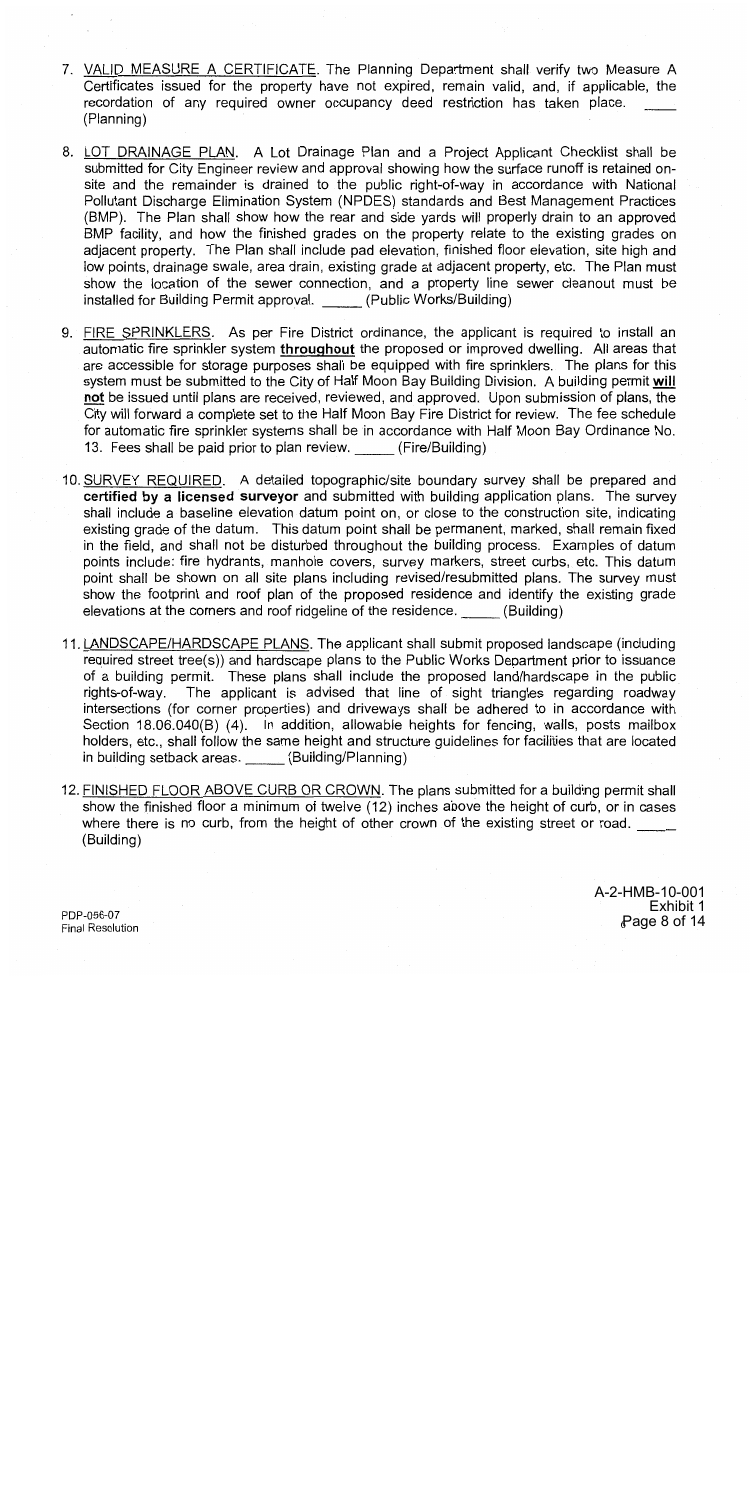- 13. OFF-SITE IMPROVEMENT PLANS. The applicant shall construct curb, gutter, sidewalk, road extension with fire-turn around on Ralston Avenue in accordance with City standards. The plans shall also illustrate an 8-foot wide walkway comprised of 3 inch asphalt over an 8 inch compacted (95%) Type 2 road base or similar extending from the northwest corner of Ralston Avenue where the fire turn around ends along the southerly side of Chesterfield Avenue of Lots 24 through 26. All improvements required by the Half Moon Bay Fire Protection District and Department of Public Works and Building shall be designed subject to ADA standards and the review and approval of the City Engineer and Fire Marshal. The applicant shall submit plans to the Public Works Department for City Engineer approval prior to issuance of a building permit. (Public Works/Building)
- 14. DEFERRED PUBLIC IMPROVEMENTS FOR CHESTERFIELD AVENUE RIGHTS-OF-WAY. Applicant(s) shall execute a recorded street agreement for future construction of public improvements adiacent to the project site frontage (Chesterfield Avenue) including City standard curb, gutter, sidewalk, and roadway improvements as approved by the Public Works Director/City Engineer. This plan shall be reviewed and approved by the Public Works Director/City Engineer prior to the issuance of a building permit or at another date stipulated in the improvement agreement. All improvements when required by the Half Moon Bay Fire Protection District and Department of Public Works and Building shall be designed subject to ADA standards and the review and approval of the City Engineer and Fire Marshal. The applicant shall complete all street improvements required by the Fire District and Public Works Department. (Public Works/Building)
- B. The following apply during any grading/construction phase of the project:
- 1. STORMWATER MANAGEMENT / EROSION CONTROL. During Construction the applicant shall minimize the transport and discharge of storm water from the project site by incorporation of the following measures into the construction site practices:
	- a. Identify all storm drains, drainage swails and creeks located near the construction site and make sure all subcontractors are aware of their locations to prevent pollutants from entering them. Use silt fence barrier, straw bale barrier, sand bags, brush or rock filter or other appropriate measures, as necessary to minimize the quantity of sediment laden runoff from the site.
	- b. Stabilize any areas that have been stripped of vegetation, and maintain erosion control measures between October 15 and April 15.
	- c. Ensure that erosion control by re-vegetation is performed just prior to the rainy season unless on site irrigation is provided. Select seed to minimize fertilizer and water use. Limit watering to the amount and frequency, which can be absorbed on site.
	- d. Avoid stockpiling of soils or materials, when rain is forecast. Cover with a waterproof tarp during periods of rainy weather to control runoff. Monitor the site for minimization of erosion and sediment runoff every 24 hours during and after every storm event. Before it rains, sweep and remove materials from surfaces that drain to storm drains. creeks, or channels.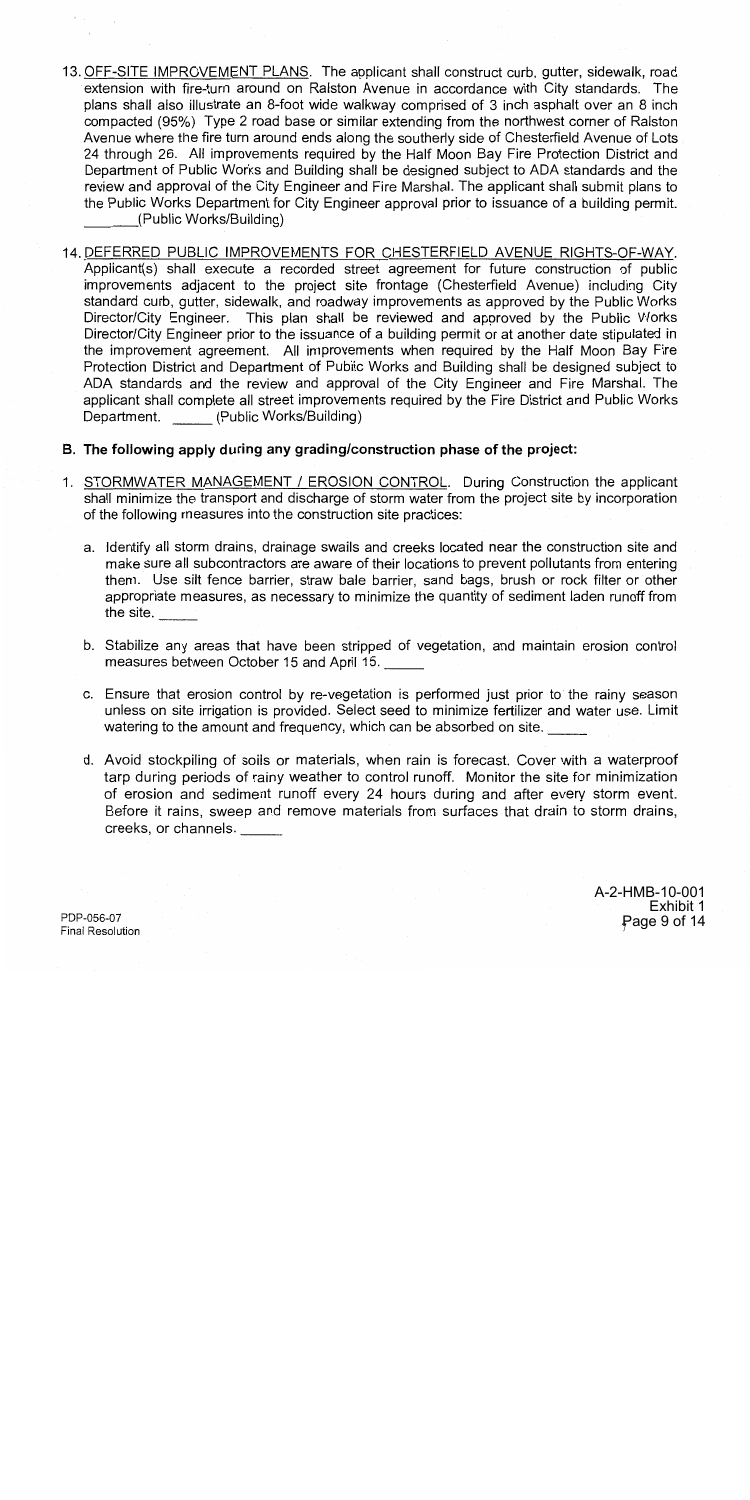- e. Never clean brushes or rinse paint containers into a street, qutter, storm drain, or creek. Recycle, return to supplier or donate unwanted water-based (latex) paint. Dried latex paint may be disposed of in the garbage. Unwanted paint (that is not recycled), thinners, and sludges must be disposed of as hazardous waste.
- f. Avoid cleaning, fueling, or maintaining vehicles on site, except in an area designated to contain and treat runoff. Clean up leaks, drips, and other spills immediately so they do not contact stormwater. Never wash down pavement or surfaces where materials have spilled. Use dry cleanup methods whenever possible.
- g. Avoid mixing excess amounts of fresh concrete or cement mortar. Whenever possible, return contents of mixer barrel to the yard for recycling. Dispose of small amounts of excess concrete, grout, and mortar in the trash.
- h. Practice source reduction. Reduce waste by only ordering the amount you need to finish Recycle leftover materials whenever possible. Materials such as concrete, the job. asphalt, scrap metal, solvents, degreasers, cleared vegetation, paper, rock, and vehicle maintenance materials such as used oil, antifreeze, and batteries are recyclable.
- i. Inspect portable toilets for leaks. Do not place on or near storm drain outlets. Be sure the leasing company adequately maintains, promptly repairs, and replaces units as needed. (Building)
- 2. DRAINAGE PLAN IMPLEMENTATION. All drainage from the lot shall drain towards the public right-of-way roadway utilizing the appropriate National Pollutant Discharge Elimination System (NPDES) Best Management Practice (BMP). There shall be no direct connections of pipes to the roadway or other drainage facility. The drainage plans shall show how the rear and side yards will properly drain to an approved BMP. If required, approved drainage BMP's shall be permitted by Public Works Department for drainage within the right-of-way(s) fronting the project for drainage to move unobstructed along the right-of-way(s). \_\_\_\_\_\_(Building/Public Works)
- 3. DISCOVERY OF ARCHAELOGICAL RESOURCES. If historic or archaeological resources are uncovered during grading activities, all work shall stop and the applicant shall retain a qualified archaeologist. At the applicant's expense the qualified archaeologist will perform an archaeological reconnaissance and develop mitigation measures to protect archaeological resources. (Building)
- 4. HOURS OF CONSTRUCTION. The hours of construction shall be limited to 7:00 a.m. to 6:00 p.m. Monday through Friday, 8:00 a.m. to 6:00 p.m. Saturday, and 10:00 a.m. to 6:00 p.m. Sundays and Holidays. (Building)
- 5. CONSTRUCTION TRAILERS. Temporary construction trailers are permitted as accessory uses in conjunction with the development of this site, subject to the following conditions:
	- a. The construction trailer shall be used as a temporary construction office only.
	- b. Neither sanitation facilities nor plumbed water is permitted within the trailer.
	- c. No overnight inhabitance of the construction trailer is permitted.
	- d. No construction trailers are permitted on site prior to building permit issuance. A-2-HMB-10-001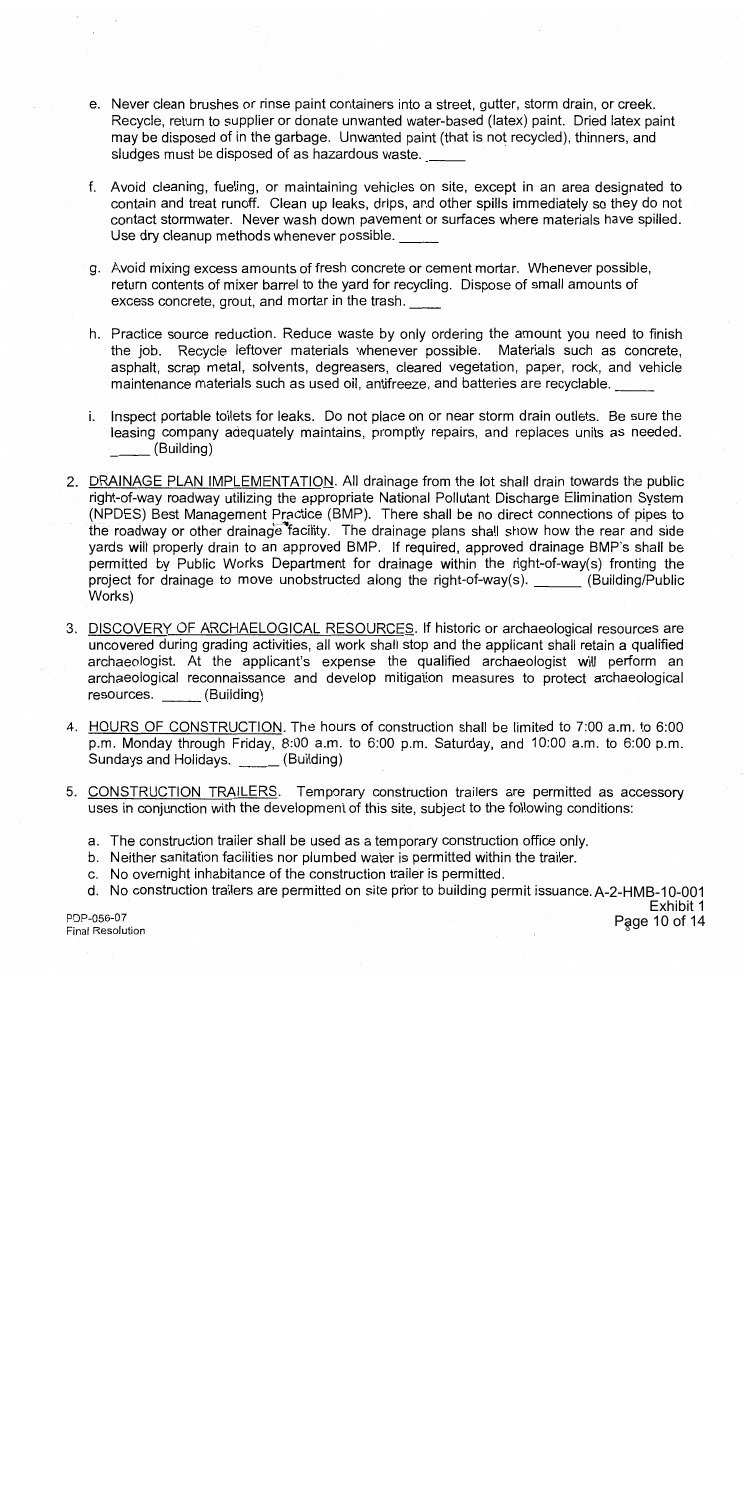- e. The construction trailer shall be removed prior to final inspection. Use Permit approval is required for construction trailers beyond final inspection. (Building/Planning)
- 6. LOT GRADING, MATERIALS, EQUIPMENT AND VEHICLE STORAGE. No lot site grading or preparation nor storage or placement of construction materials, equipment or vehicles shall take place prior to submittal and approval of building plans by the Public Works Department. Any earth movement on or off the site in excess of 50 cubic yards shall require the submittal of a grading plan for review and approval by the Public Works Department. Lot Grading includes, but is not limited to, any leveling, scraping, clearing, or removal of lot surface area. Materials, Equipment, and Vehicles include, but are not limited to:
	- All masonry, wood, and steel construction materials a.
	- All construction-related equipment and storage containers.  $b<sub>1</sub>$
	- All construction-related vehicles including temporary trailers (Building)  $C_{r}$
- 7. HAZARDOUS MATERIALS. Any materials deemed hazardous by the San Mateo County Department of Health that are uncovered or discovered during the course of work under this permit shall be disposed in accordance with regulations of the San Mateo County of Health. (Building/County Health)
- 8. FIRST FLOOR HEIGHT VERIFICATION. Prior to below floor framing or concrete slab steel reinforcement inspection, a stamped and signed building height verification letter shall be submitted to the City from a licensed land survey certifying that the first floor height as constructed is equal (or less) to the elevation specified for the first floor height in the approved plans. The building pad shall be at least one-foot above the centerline crown of the roadway or the top of the curb. (Building)
- 9. STRUCTURAL ROOF HEIGHT VERIFICATION. Prior to roof sheathing inspection, a stamped and signed building height verification letter shall be submitted to the City from a licensed land surveyor certifying that the highest top elevation of the roof, peak, or ridge first floor height as constructed is equal (or less) to the elevation specified in the approved plans. (Building)
- C. The following must be fulfilled prior to Occupancy:
- 1. DEDICATION FOR EMERGENCY TURN AROUND ACCESS. Applicant shall enter into an agreement with City, subject to approval by City Engineer and/or City Attorney, for the dedication of a 10-foot wide public access easement or street right-of-way along the northwesterly  $50<sup>°</sup>$ feet property frontage of on Ralston Avenue prior to (Public Works/Building) occupancy.
- 2. LOT MERGER. The applicant shall submit the required information to the City to merge the recorded lots that the building will be constructed on into a single legal parcel of record and record the action with the San Mateo County Recorder's Office. This must be completed and evidence must be provided to the City prior to the issuance of occupancy. (Planning/Public Works)
- 3. INSTALLATION OF STREET TREES. One street tree shall be installed on the property's street frontage(s) and between the curb and sidewalks or on the private property immediately adjacent to the street right-of-way, whichever is preferred by the Public Works Department. The tree shall be of a species allowed by the HMB Master Tree List. Container size, quantity and planting specifications shall be subject to the review and approval of the City wild in 001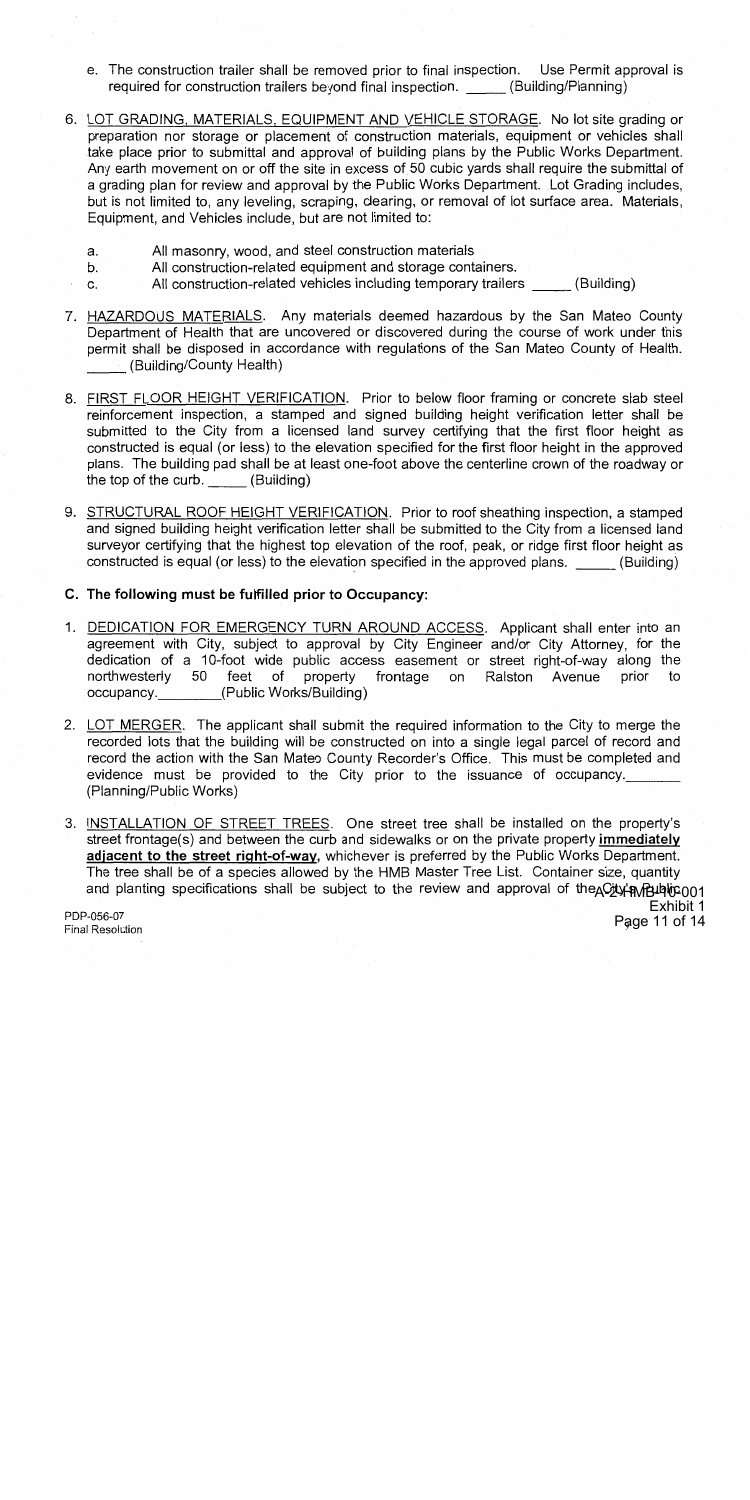Works Department. The trees shall not be planted within the Sight Distance Area, as defined by the Zoning Code, unless the trees meet the minimum required clearance. (Planning/Public Works)

- 4. LANDSCAPE IMPROVEMENTS. Any landscape improvements shall apply xeriscape principles for drought resistance and to reduce water consumption, including such techniques and materials as native or low water use plants and low precipitation sprinkler heads, bubblers, drip irrigation systems and timing devices. (Building/Planning)
- 5. COMPLETION OF FIRE DISTRICT REQUIREMENTS. All requirements of the Half Moon Bay Fire Protection District shall be met (Building/Fire)
- 6. COMPLETION OF DRAINAGE IMPROVEMENTS. All surface and subsurface storm drainage facilities necessary for the development of this parcel shall be constructed pursuant to the approved Lot Drainage Plan. Run-off from and to adjacent properties must be considered in the proposed plans. All roof drainage shall be collected and conveved directly to an approved Best Management Practice (BMP) facility. An erosion and sediment control plan shall be submitted to the City Engineer and the City Planning Department for review and approval prior to issuance of a grading permit. Sediment and hydrocarbon separation devices that have been reviewed and approved by the City Engineer shall be installed in on-site storm drains prior to discharging any on-site storm water into the off-site City storm drainage system. (Engineering/Building)
- 7. ENCROACHMENT PERMIT. An Encroachment Permit shall be required prior to any installation of utilities and any other required work within the public right-of-ways. (Public Works)
- 8. COMPLETION OF WATER AND SEWER FACILITIES. The applicant shall construct domestic water line facilities and appurtenances for service from the water utility. Water service from any interim well shall not be permitted. Low flow plumbing fixtures shall be used throughout the proposed project. The sanitary sewer line and lateral facilities for complete and adequate service for this parcel shall be connected to the public sewer lines. (Building)
- 9. COMPLETION OF UTILITIES. Any public utilities requiring relocation as a result of the construction of the building(s) or improvements under this permit shall be relocated at the owner's expense. (Building)
- 10. UNDERGROUND UTILITIES. All utilities for energy and communications shall be installed underground. (Building)
- 11. OVERALL PROJECT HEIGHT. Maximum overall height of the project, including any grading, foundation, pad, and building elevations shall be calculated using the elevation points indicated on the topographic survey map submitted at the time of application. The approved height of all projects developed in the City will be measured from existing grade as indicated on the submitted topographical survey. (Building)
- 12. BUILDING ENVELOPE. The building envelope shall be measured from the property lines and setback lines as they existed PRIOR to disturbance in preparation for development of the site. (Building)

A-2-HMB-10-001 Exhibit 1 Page 12 of 14

PDP-056-07 **Final Resolution**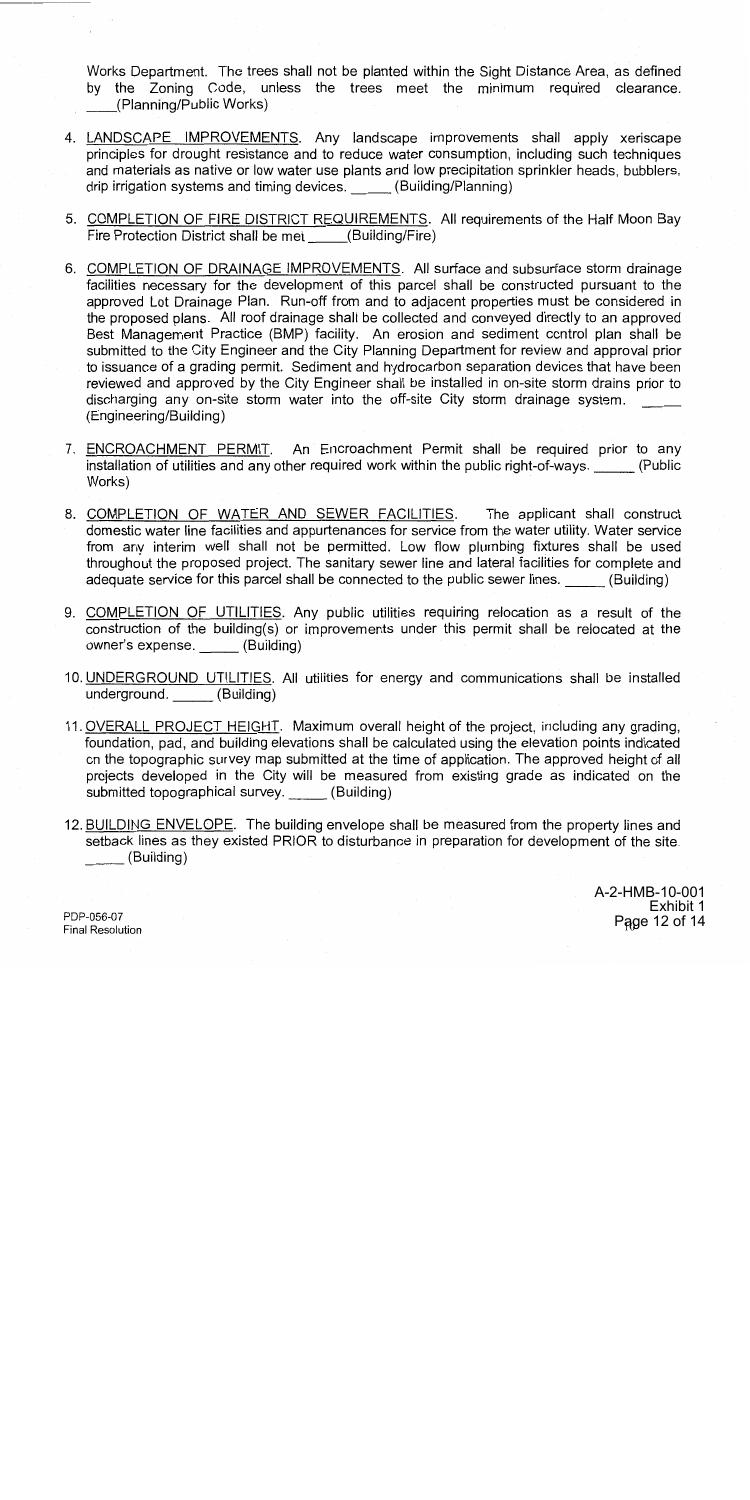- 13. EXTERIOR BUILDING COLORS AND MATERIALS. Exterior colors and materials shall be in substantial compliance with those shown on the color and materials board, with the City date stamp of November 16, 2009, as approved by the Architectural Review Committee (ARC) meeting of November 18, 2009. (Planning)
- 14. COMPLETION OF OFF-SITE IMPROVEMENTS. The applicant shall construct curb, gutter, sidewalk, road extension with fire turn-around on Ralston Avenue in accordance with City standards. Applicant shall have constructed an 8-foot wide walkway comprised of 3 inch asphalt over an 8 inch compacted (95%) Type 2 road base or similar extending from the northwest corner of Ralston Avenue where the fire turn-around ends, along the southerly side of Chesterfield Avenue of Lots 24 through 26. All improvements shall be subject to ADA standards and reviewed and approved by the Coastside County Fire Protection District and Department of Public Works and Building. The applicant shall complete these improvements to the satisfaction of the Public Works Department and Fire Marshall prior to issuance of occupancy. (Public Works/Building/Fire Marshall)

## D. The project is subject to the following permanent Conditions:

- 1. DISPLAY OF STREET ADDRESS. The residential dwelling shall display a lighted street address number in a prominent location on the street side of the residence that is easily visible to approaching emergency vehicles. The numerals shall be no less than four inches in height and shall be a contrasting color to the background.
- 2. LANDSCAPE MAINTENANCE. The applicant/owner shall ensure that all landscaped areas and/or fences shall be continuously maintained, and all plant material shall be continuously maintained free of refuse and weeds and in a healthy growing condition.
- 3. ENCROACHMENTS NOT AUTHORIZED. The property owner shall ensure that landscaping or fencing does not encroach into the right-of-way or any public easements. except for any street trees authorized by this permit.

# E. Validity and Expiration of Permits

- 1. EFFECTIVE DATE. The Coastal Development Permit approval shall take effect after final local action or 10 working days after receipt of the Notice of Final Action by the Coastal Commission for projects that are located in the Coastal Appeal Areas. The applicant/owner's shall submit a signed copy of these conditions of approval to the Planning Department before they can obtain a building permit.
- 2. ACCURACY OF APPLICATION MATERIALS. The applicant shall be responsible for the completeness and accuracy of all forms and material submitted for this application. Any errors or discrepancies found therein may be grounds for the revocation or modification of this permit and/or any other City approvals.
- 3. EXPIRATION. The Coastal Development Permit approval shall expire on the latest expiration date applicable to any other discretionary or ministerial permit or approval required for the development, including any extension granted for other permits or approvals. Should the development not require City permits or approvals other than a Coastal Development Permit, the Coastal Development Permit shall expire one year from its date of approval if the development has not begun during that time. A-2-HMB-10-001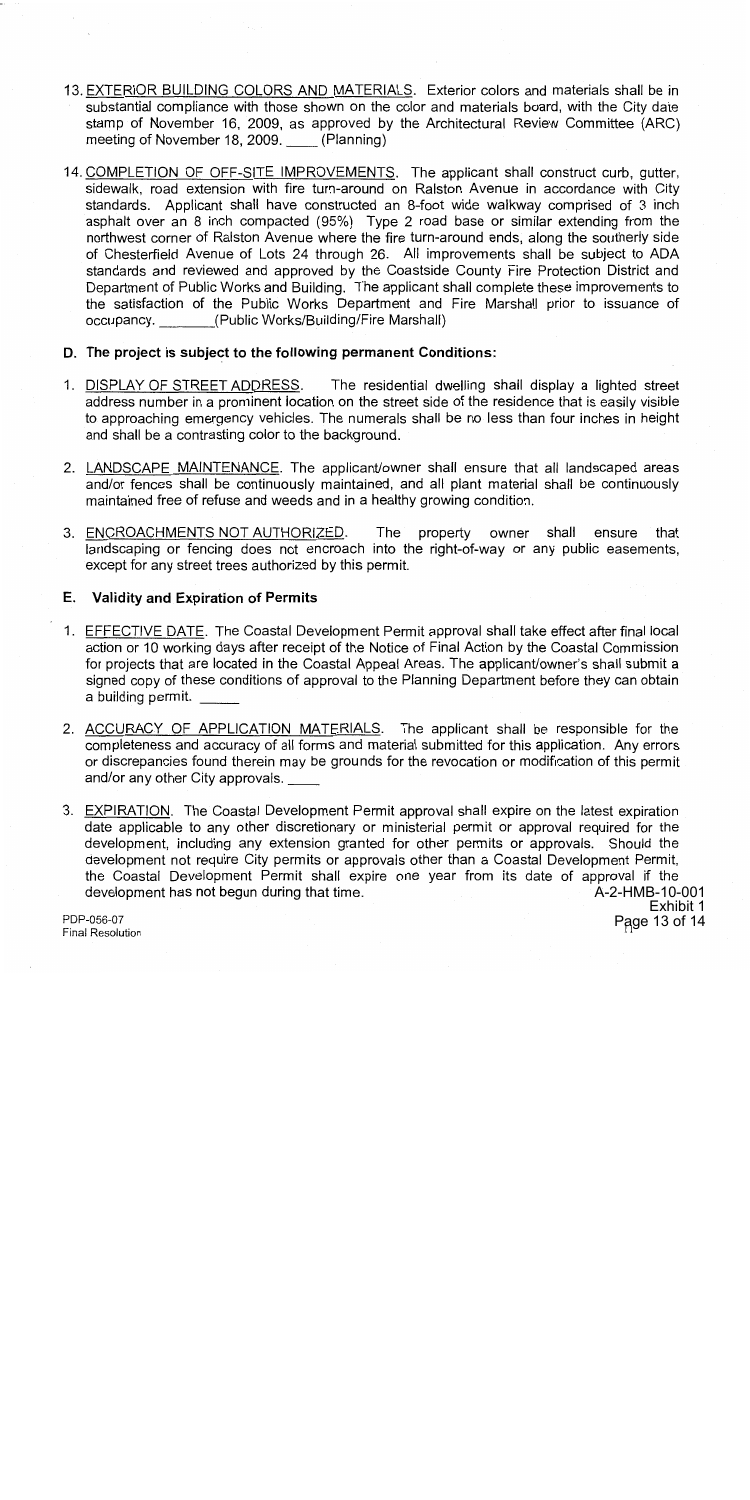- 4. HOLD HARMLESS. The applicant agrees as a condition of approval of this application to indemnify, protect, defend with counsel selected by the City, and hold harmless, the City, and any agency or instrumentality thereof, and its elected and appointed officials, officers, employees and agents, from and against an and all liabilities, claims, actions, causes of action, proceedings, suits, damages, judgments, liens, levies, costs and expenses of whatever nature, including reasonable attorney's fees and disbursements (collectively, "Claims") arising out of or in any way relating to the approval of this application, any actions taken by the City related to this entitlement, any review by the California Coastal Commission conducted under the California Coastal Act Public Resources Code Section 30000 et seg., or any environmental review conducted under the California Environmental Quality Act, Public Resources Code Section 210000 et seq., for this entitlement and related actions. The indemnification shall include any Claims that may be asserted by any person or entity, including the applicant, arising out of or in connection with the approval of this application, whether or not there is concurrent, passive or active negligence on the part of the City, and any agency or instrumentality thereof, and its elected and appointed officials, officers, employees and agents. The applicant's duty to defend the City shall not apply in those instances when the applicant has asserted the Claims, although the applicant shall still have a duty to indemnify, protect and hold harmless the City.
- 5. PERMIT RUNS WITH THE LAND. The Coastal Development Permit runs with the land and the rights and obligations thereunder, including the responsibility to comply with conditions of approval, shall be binding upon successors in interest in the real property unless or until such permits are expressly abandoned.

### **OWNER'S/PERMITTEE'S CERTIFICATION:**

I have read and understand and hereby accept and agree to implement the foregoing conditions of approval of the Coastal Development Permit.

OWNER(S) / APPLICANT(S):

(Signature)

(Date)

A-2-HMB-10-001 Exhibit 1 Page 14 of 14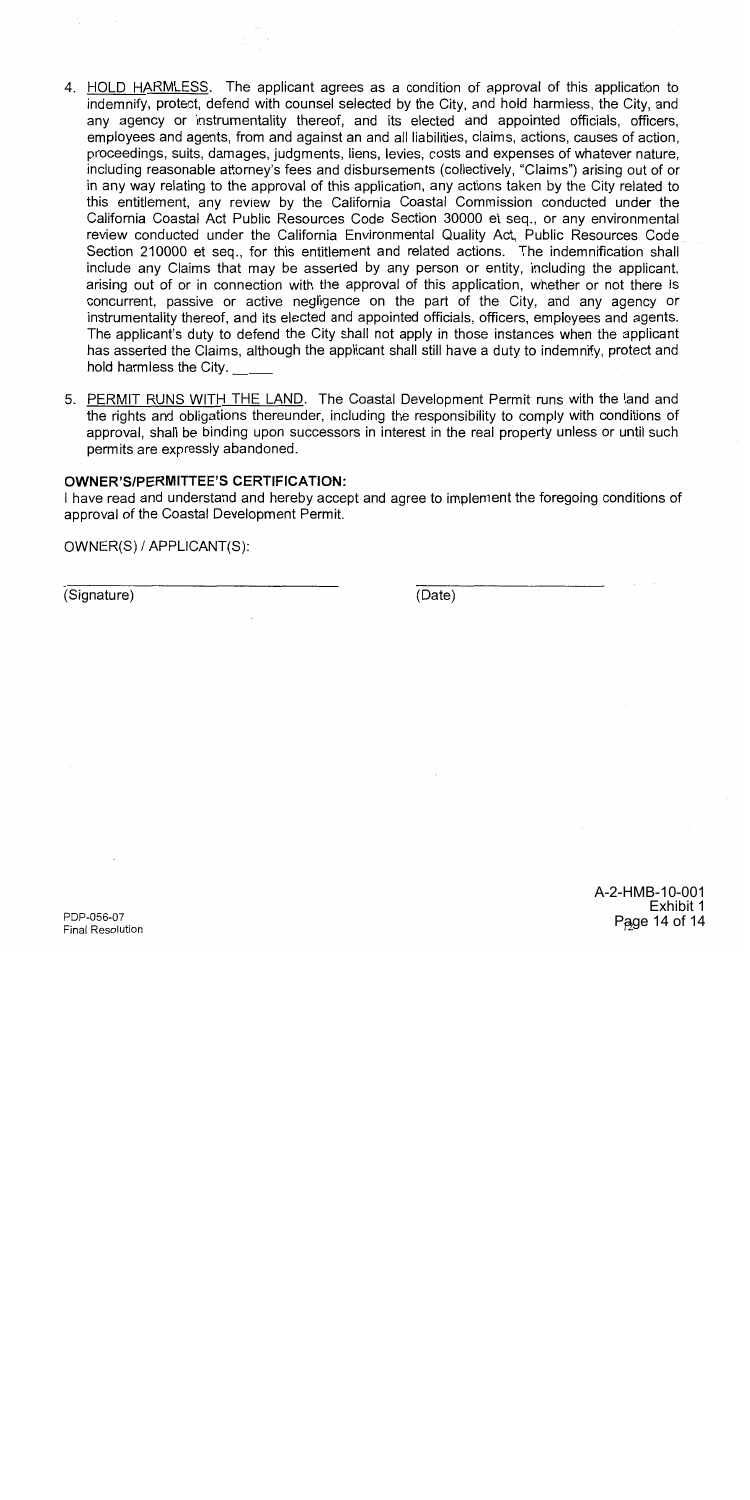CALIFORNIA COASTAL COMMISSION NORTH CENTRAL COAST DISTRICT OFFICE 45 FREMONT STREET, SUITE 2000 SAN FRANCISCO, CA 94105-2219 VOICE (415) 904-5260 FAX (415) 904-5400



### APPEAL FROM COASTAL PERMIT DECISION OF LOCAL GOVERNMENT

### Please Review Attached Appeal Information Sheet Prior To Completing This Form.

#### **SECTION I.** Appellant(s)

Name: Commissioner Mark Stone; Commissioner Steve Blank

Mailing Address: 45 Fremont Street, Suite 2000

City: San Francisco, CA Zip Code: 94105 Phone:  $(415)$  904-5260

RECE

JAN O 8 2010

**CALIFORNIA** 

COASTAL COMMISSION

### **SECTION II.** Decision Being Appealed

1. Name of local/port government:

City of Half Moon Bay

Brief description of development being appealed: 2.

City File No. PDP-056-07 Construction of a new, two-story single-family residence with road extension and associated infrastructure.

3. Development's location (street address, assessor's parcel no., cross street, etc.):

306 Ralston Avenue, Half Moon Bay, APN 056-055-130

4. Description of decision being appealed (check one.):

 $\Box$ Approval; no special conditions

 $\times$ Approval with special conditions:

Denial

П

Note: For jurisdictions with a total LCP, denial decisions by a local government cannot be appealed unless the development is a major energy or public works project. Denial decisions by port governments are not appealable.

| <b>APPEAL NO:</b> | A-2-HMB-09-189  |  |
|-------------------|-----------------|--|
| DATE FILED:       | January 8, 2010 |  |

A-2-HMB-10-001 Exhibit 2 Page 1 of 12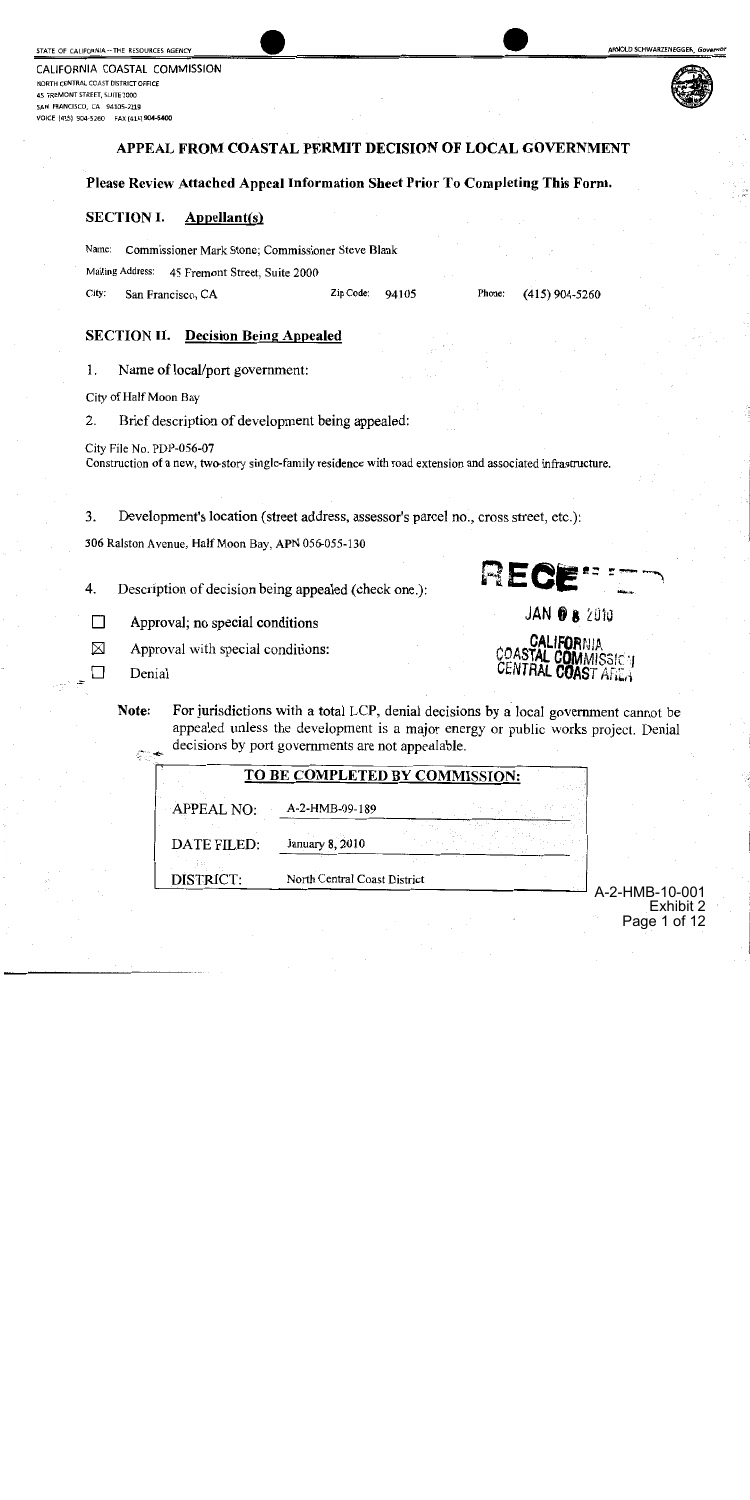# **APPEAL FROM COASTAL PERMIT DECISION OF LOCAL GOVERNMENT (Page 2)**

5. Decision being appealed was made by (check one):

- ⊠ Planning Director/Zoning Administrator
- $\Box$ City Council/Board of Supervisors
- $\Box$ **Planning Commission**
- $\Box$ Other

12/7/2009 6. Date of local government's decision:

PDP-056-07 7. Local government's file number (if any):

# **SECTION III. Identification of Other Interested Persons**

Give the names and addresses of the following parties. (Use additional paper as necessary.)

Name and mailing address of permit applicant: a.

Marcos and Esther Hernandez, 419 Grand Boulevard, Half Moon Bay, CA 94019

b. Names and mailing addresses as available of those who testified (either verbally or in writing) at the city/county/port hearing(s). Include other parties which you know to be interested and should receive notice of this appeal.

 $(1)$ 

 $(3)$ 

 $(4)$ 

 $(2)$ 

A-2-HMB-10-001 Exhibit 2 Page 2 of 12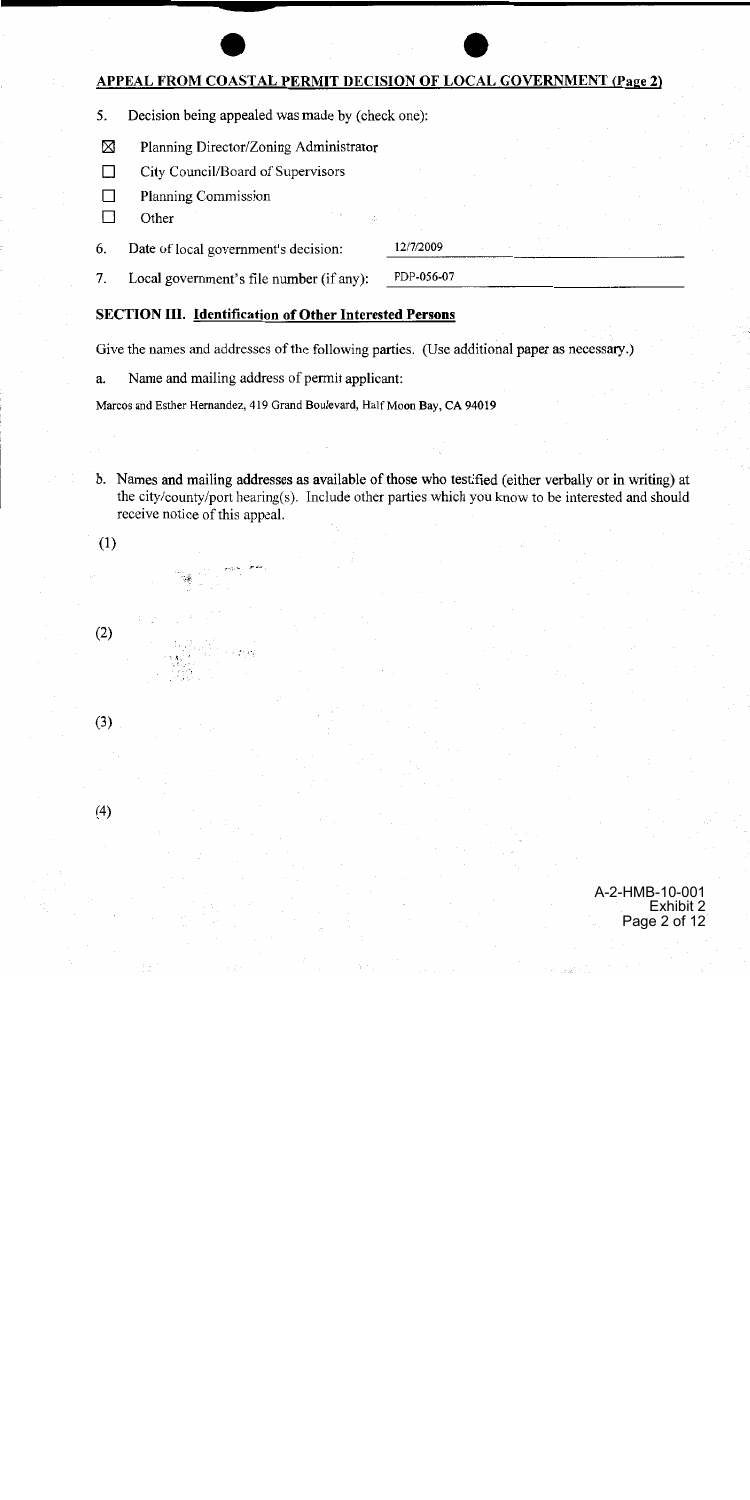# APPEAL FROM COASTAL PERMIT DECISION OF LOCAL GOVERNMENT (Page 3)

# **SECTION IV. Reasons Supporting This Appeal**

### **PLEASE NOTE:**

- Appeals of local government coastal permit decisions are limited by a variety of factors and requirements of the Coastal Act. Please review the appeal information sheet for assistance in completing this section.
- State briefly your reasons for this appeal. Include a summary description of Local Coastal Program, Land Use Plan, or Port Master Plan policies and requirements in which you believe the project is inconsistent and the reasons the decision warrants a new hearing. (Use additional paper as necessary.)
- This need not be a complete or exhaustive statement of your reasons of appeal; however, there must be sufficient discussion for staff to determine that the appeal is allowed by law. The appellant, subsequent to filing the appeal, may submit additional information to the staff and/or Commission to support the appeal request.

# See Attachment 1: Appeal Text See Attachment 2: Applicable LCP Policies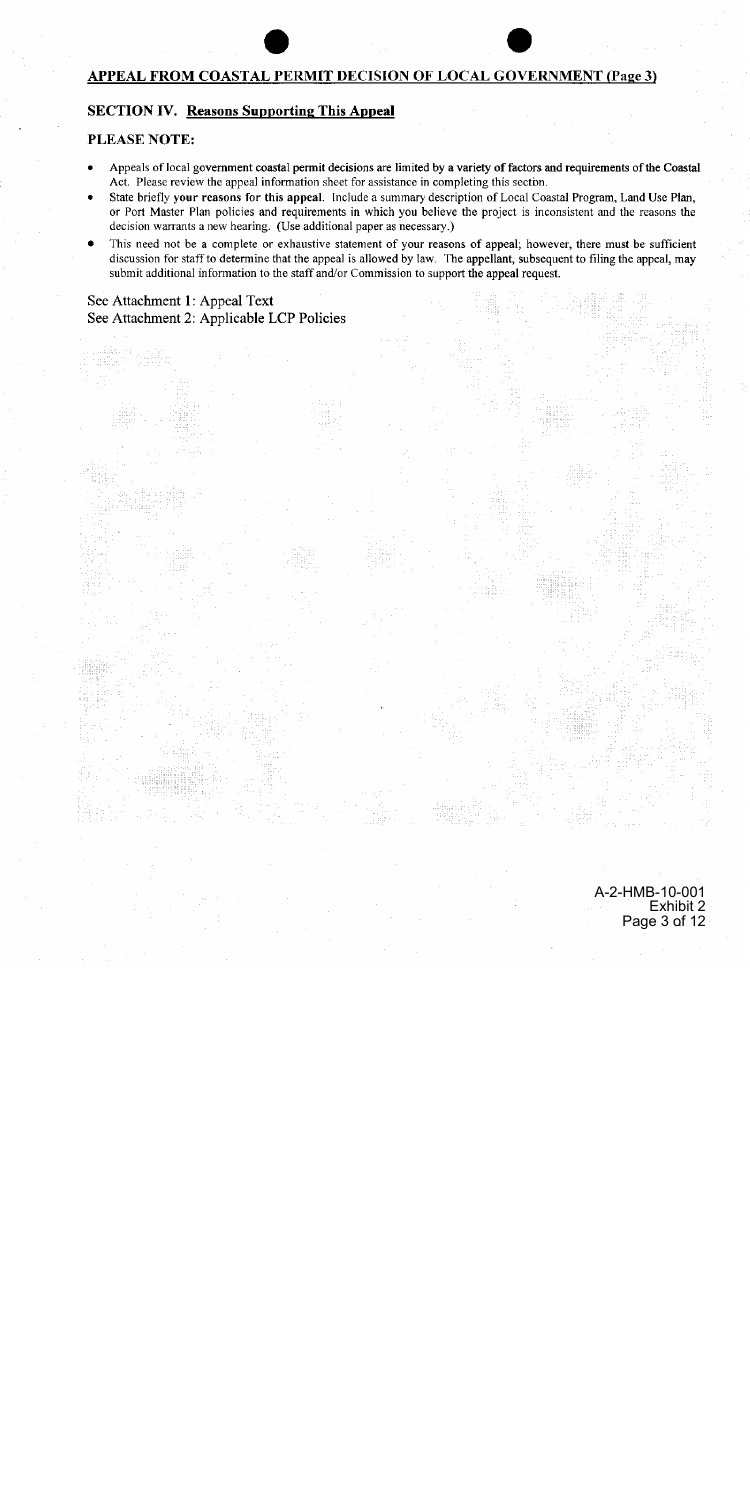# APPEAL FROM COASTAL PERMIT DECISION OF LOCAL GOVERNMENT (Page 4)

### **SECTION V. Certification**

The information and facts stated above are correct to the best of my/our knowledge.

Signature of Appellant(s) or Authorized Agent  $2010$ Date:

Note: If signed by agent, appellant(s) must also sign below.

#### Section VI. **Agent Authorization**

I/We hereby

authorize

to act as my/our representative and to bind me/us in all matters concerning this appeal.

Signature of Appellant(s)

Date:

# **RECEIVED**

JAN 0 8 2010

CALIFORNIA COASTAL COMMISSION

> A-2-HMB-10-001 Exhibit 2 Page 4 of 12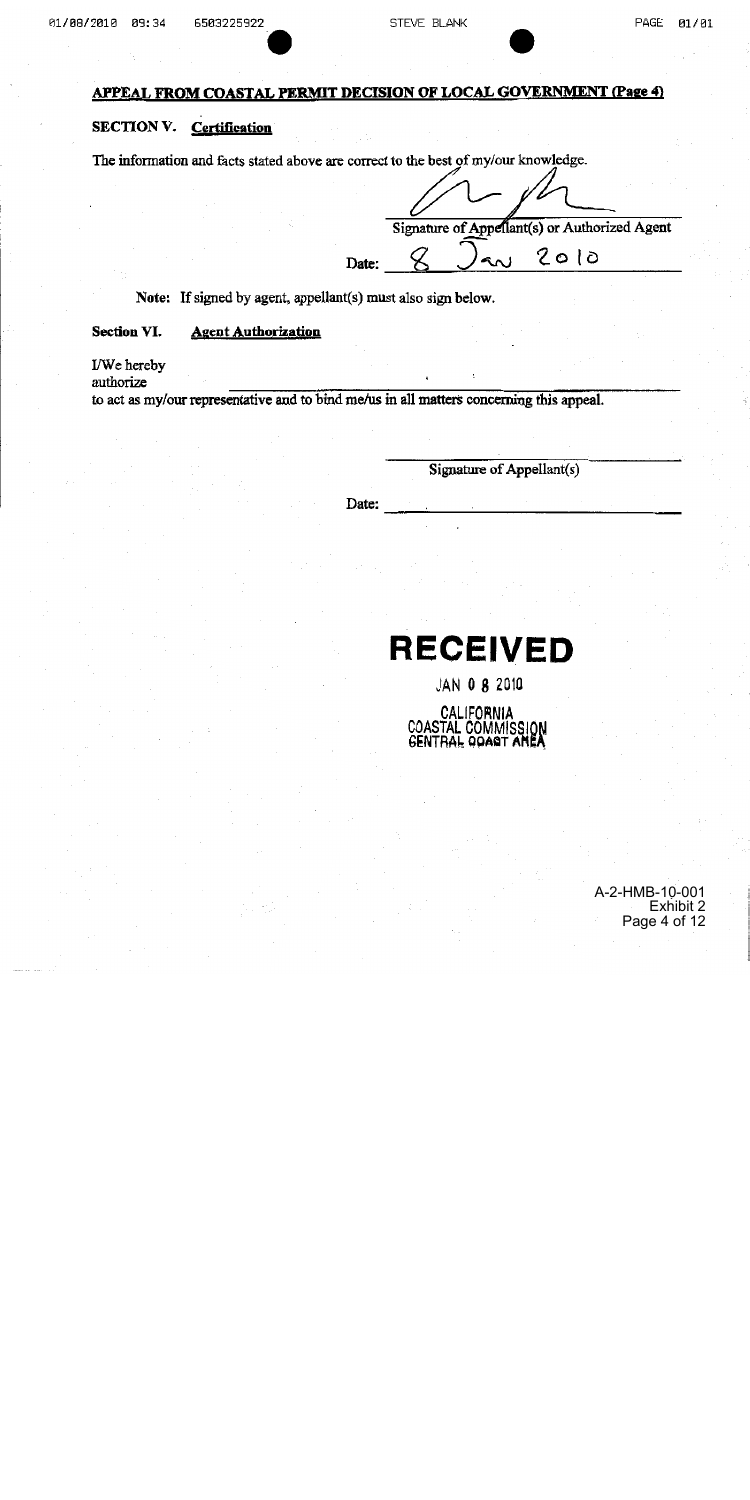# APPEAL FROM COASTAL PERMIT DECISION OF LOCAL GOVERNMENT (Page 4)

### SECTION V. Certification

The information and facts stated above are correct to the best of my/our knowledge.

Street Signature of Appellant(s) or Authorized Agent

Date:  $18/2010$ 

Note: If signed by agent, appellant(s) must also sign below.

#### Section VI. **Agent Authorization**

I/We hereby authorize

to act as my/our representative and to bind me/us in all matters concerning this appeal.

Signature of Appellant(s)

Date:

# **RECEIVED**

JAN 0 8 2010

CALIFORNIA COASTAL COMMISSION<br>BENTRAL DRAST AREA

> A-2-HMB-10-001 Exhibit 2 Page 5 of 12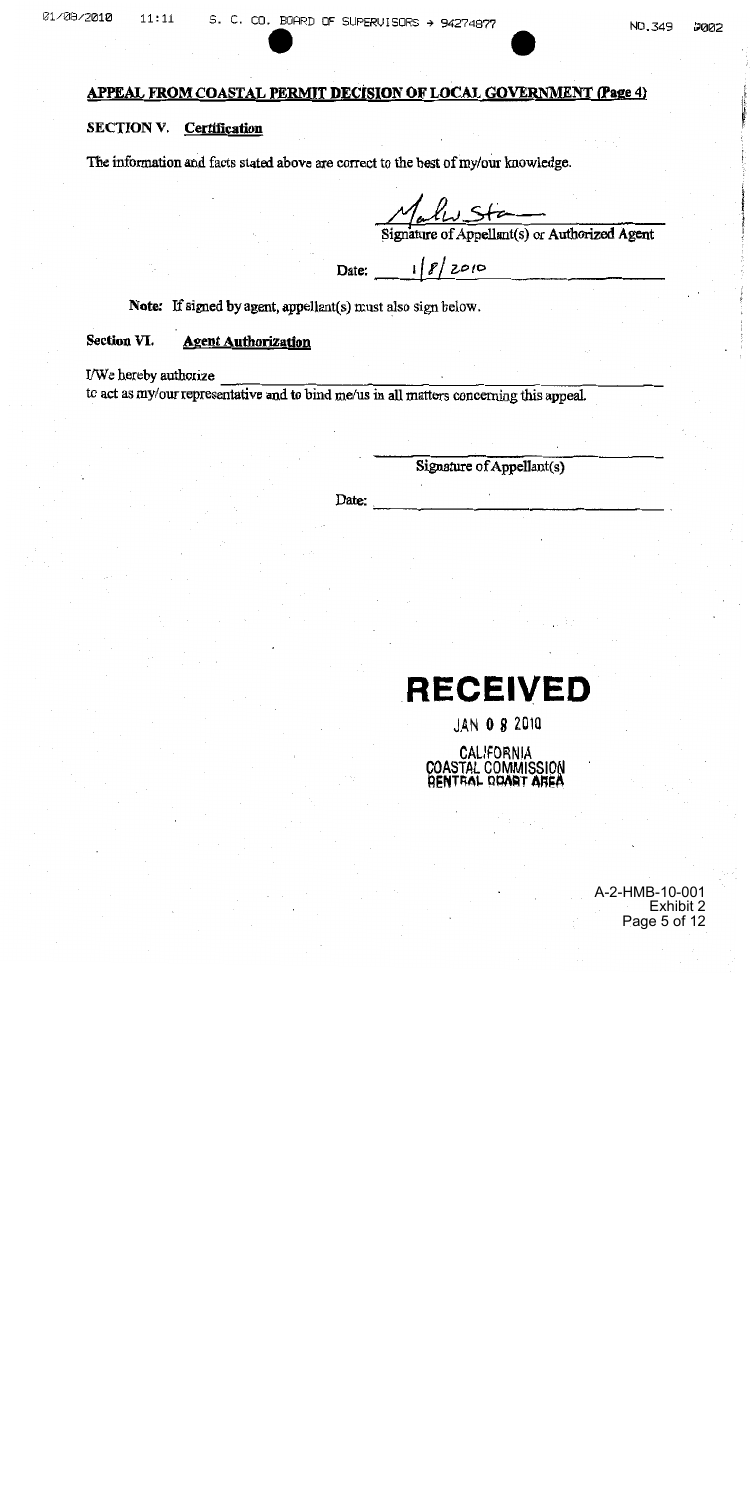# Appeal of Hernandez (A-2-1MB-09-189) Attachment 1

On December 7, 2009, the City of Half Moon Bay approved a coastal development permit to authorize the construction of a new, two-story single-family residence with road extension and associated infrastructure located within an R-1-B-2 district. The development site consists of one assessor's parcel number that is made up of five, 25' wide lots. The City's approval includes a condition requiring three of the five lots to be merged.

The approved development is inconsistent with the policies of the City's certified Local Coastal Program, including, but not limited to, policies related to coastal development permit requirements, public access, visual resources, development, and infrastructure.

The five 25' lots are shown on a map of the Ocean Shore Tract dated 1907. However, appearance on a map prior to 1929 is not sufficient evidence to determine that the lots were legally divided. Further, because there appears to be some evidence that the subject property was historically transferred as a single parcel and because it is currently in single ownership, the development potential of the parcel and the five underlying lots is unclear. Further analysis is necessary to determine both the legality and the development potential of the parcel(s) proposed for development before any development may be authorized on the parcel consistent with all applicable provisions of the certified LCP.

The R-1-B-2 development standards require at least a 7,500 square foot site area and a 75-foot site width. The City's requirement to merge three of the five parcels would create one standard-sized, 7,500 square foot, 75-foot wide parcel, and either one 50-foot wide substandard parcel, or two 25-foot wide severely substandard parcels. Therefore, the requirement to merge only three of the five lots may result in a division of land that does not conform to the current zoning requirements.

### **CDP** Requirements

The division of land is considered development under section 18.20.020.C of the certified Implementation Plan (IP), and therefore requires a coastal development permit. Pursuant to IP section 18.20.070, a CDP may only be approved after the approving authority has made findings that the development conforms to the LCP, that it is consistent with the property development standards of the zoning ordinance, and that the proposed development would be provided with adequate services and infrastructure.

The City approval is inconsistent with LCP section 18.20.020 et seq. because it would result in a land division that has not been evaluated for consistency with the LCP, has not been authorized through a CDP, and would be inconsistent with the site area requirements of the zoning ordinance as discussed above. Further, the City did not make the findings required in IP section 18.20.070.

### Public Access and Road Capacity

The LUP contains policies that require new development to be served by adequate road facilities that must also serve priority uses such as public access and recreation. These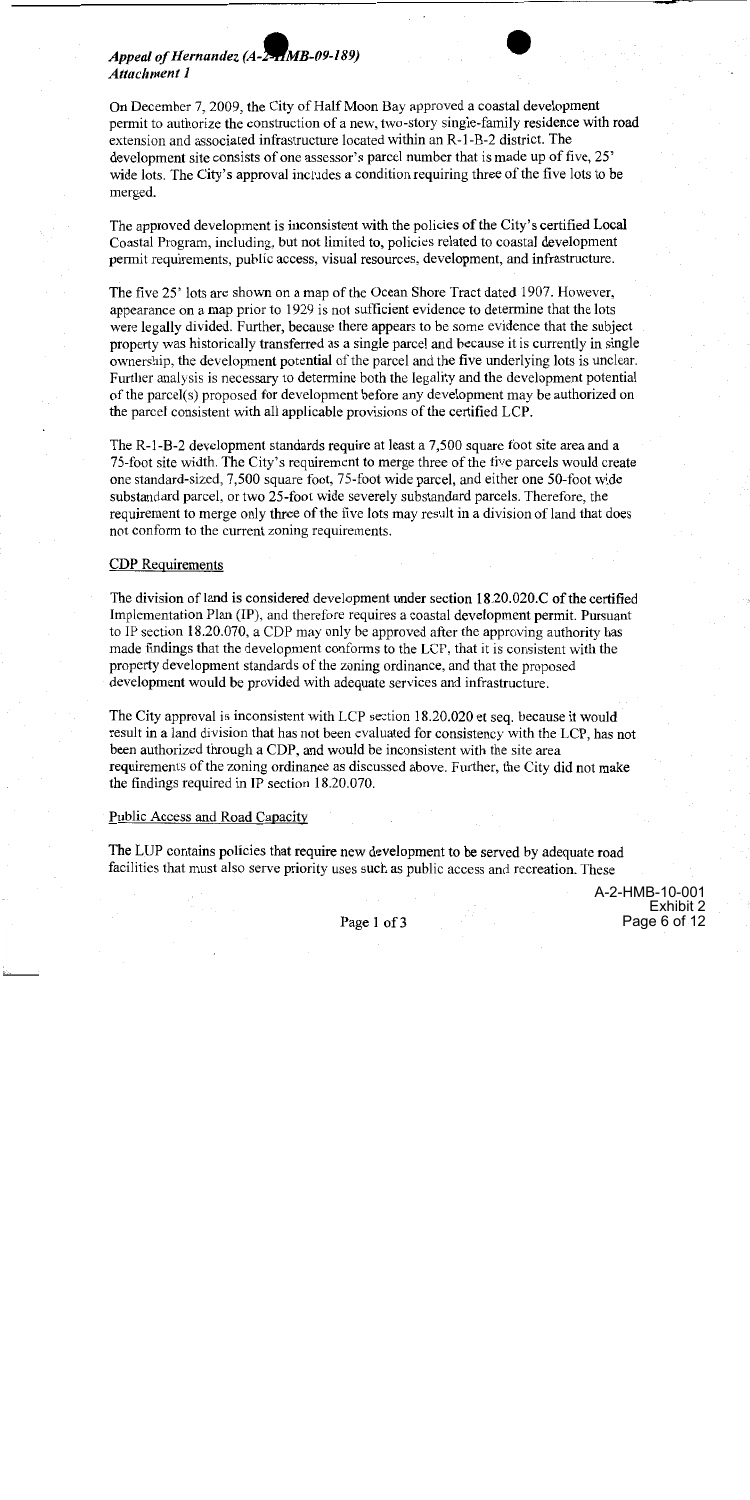# Appeal of Hernanaez (A-2-HMB-09-189) **Attachment 1**



Residential development in the Mid-Coast region is the primary cause of the severe traffic congestion on Mid-Coast Highways 1 and 92. Any increase in the potential level of buildout caused by new subdivisions will lead to even greater demands on infrastructure that cannot support buildout of the existing supply of legal lots in the region. Because there are no alternative access routes to and along the coastline in this area of the coast, the extreme traffic congestion on Highways 1 and 92 significantly interferes with the public's ability to access the area's substantial public beaches and other visitor serving coastal resources in conflict with these policies.

The City's approval is inconsistent with the LCP polices related to public access, infrastructure and road capacity, including, but not limited to, the above mentioned policies because it would result in an increase in the supply of existing legal lots in Half Moon Bay, causing adverse cumulative impacts to regional traffic congestion and the public's ability to access the coast.

### Infrastructure

As discussed above, LUP Policies 9-2 and 9-4 require that development shall be served with adequate services and that lack of adequate services shall be grounds for denial of a development permit or reduction in the density otherwise allowed under the LUP. Further, LUP policy 9.4 and IP section 18.20.070.D require the approving authority to make findings that the proposed development would be served by adequate services.

The City's approval is inconsistent with the LCP policies that relate to infrastructure, including, but not limited, those mentioned above, because the City did not evaluate whether adequate services would be available for the newly created lot and the City did not make the required findings.

#### **Visual Resources**

The City has adopted various Coastal Act sections as guiding policies for the LCP, including Coastal Act section 30251, which requires permitted development to be

> A-2-HMB-10-001 Exhibit 2 Page 7 of 12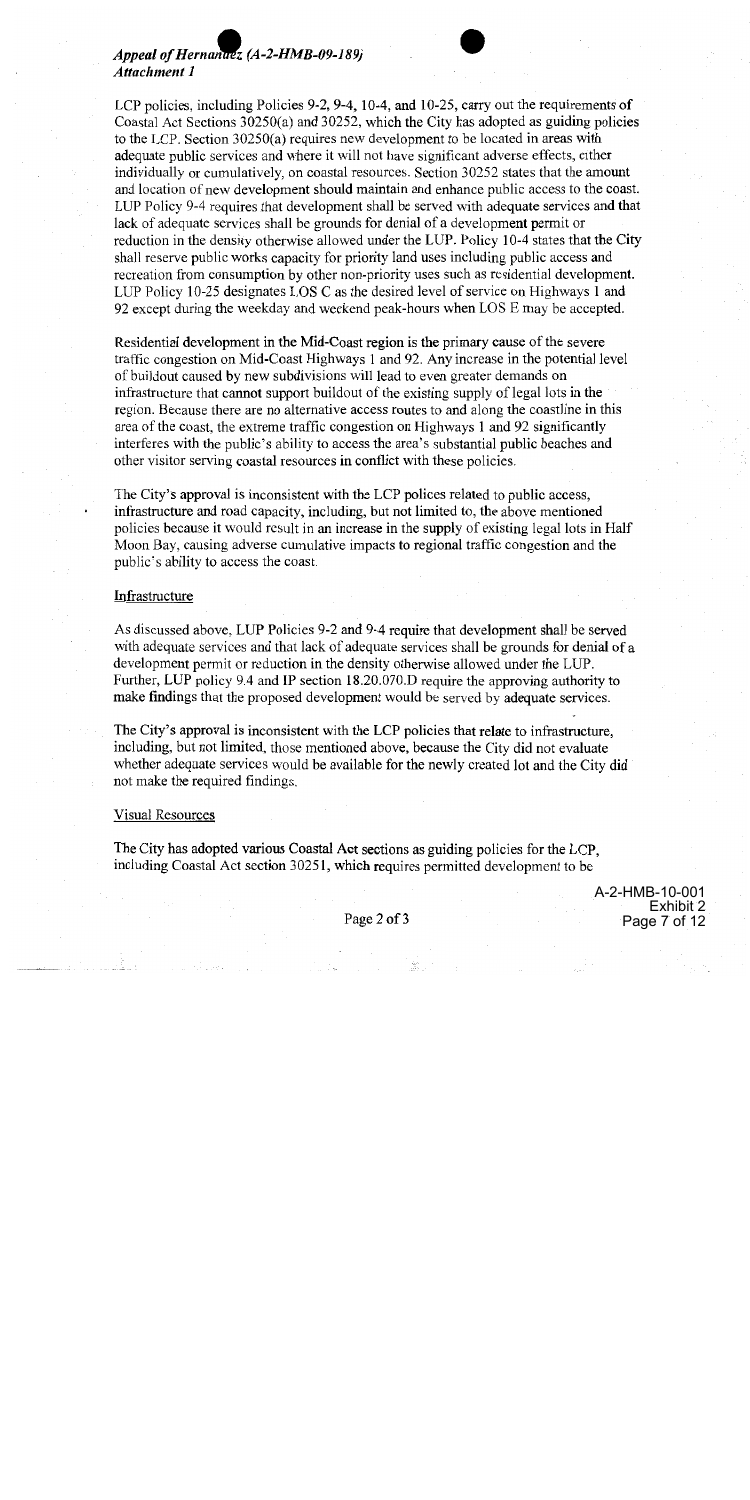# Appeal of Hernandez (A-2-HMB-09-189) **Attachment 1**

visually compatible with the character of the surrounding areas. Visual resources policy 7-5 requires new development to be subject to design review and approval by the City Architectural Review Committee. Chapter 18.37 of the certified IP establishes visual resource protection standards that apply to all new development. Finally, as in section 30251 of the Coastal Act, IP Section 18.37.010. E states that the purpose and intent of the visual resource protection standards includes allowing development "only when it is visually compatible with the character of the surrounding areas."

The City did not evaluate the land division resulting from the required lot merger for consistency with the visual resources policies of the LCP, including, but not limited to, the policies discussed above. The land division could result in development of substandard or severely substandard residential lots, potentially leading to more numerous and taller homes that may not be in character with the surrounding neighborhood, inconsistent with Coastal Act section 30251 and IP section 18.37.010.E.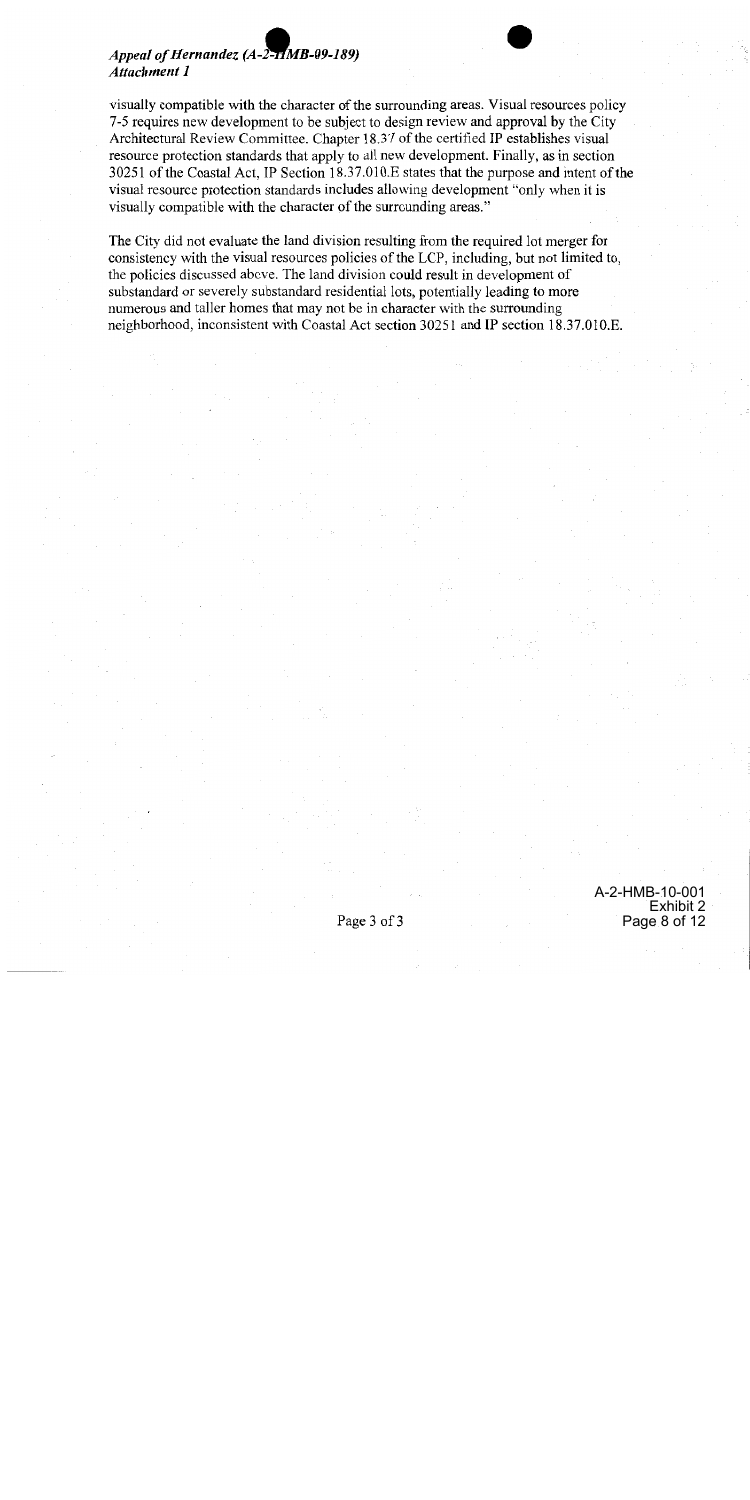

New residential, commercial, or industrial development, except as otherwise provided in this division, shall be located within, contiguous with, or in close proximity to, existing developed areas able to accommodate it or, where such areas are not able to accommodate it, in other areas with adequate public services and where it will not have significant adverse effects, either individually or cumulatively, on coastal resources. In addition, land divisions, other than leases for agricultural uses, outside existing developed areas shall be permitted only where 50 percent of the usable parcels in the area have been developed and the created parcels would be no smaller than the average size of surrounding parcels.

### Coastal Act Section 30251

The scenic and visual qualities of coastal areas shall be considered and protected as a resource of public importance. Permitted development shall be sited and designed to protect views to and along the ocean and scenic coastal areas, to minimize the alteration of natural land forms, to be visually compatible with the character of surrounding areas, and, where feasible, to restore and enhance visual quality in visually degraded areas. New development in highly scenic areas such as those designated in the California Coastline Preservation and Recreation Plan prepared by the Department of Parks and Recreation and by local government shall be subordinate to the character of its setting.

### Coastal Act Section 30252

The location and amount of new development should maintain and enhance public access to the coast by  $(1)$  facilitating the provision or extension of transit service,  $(2)$  providing commercial facilities within or adjoining residential development or in other areas that will minimize the use of coastal access roads, (3) providing nonautomobile circulation within the development, (4) providing adequate parking facilities or providing substitute means of serving the development with public transportation, (5) assuring the potential for public transit for high intensity uses such as high-rise office buildings, and by  $(6)$ assuring that the recreational needs of new residents will not overload nearby coastal recreation areas by correlating the amount of development with local park acquisition and development plans with the provision of onsite recreational facilities to serve the new development.

### LUP Policy  $7-5$

All new development, including additions and remodeling, shall be subject to design review and approval by the City Architectural Review Committee.

#### LUP Policy 9-2

The City shall monitor annually the rate of build-out in categories designated for development. If the rate of build-out exceeds the rate on which the estimates of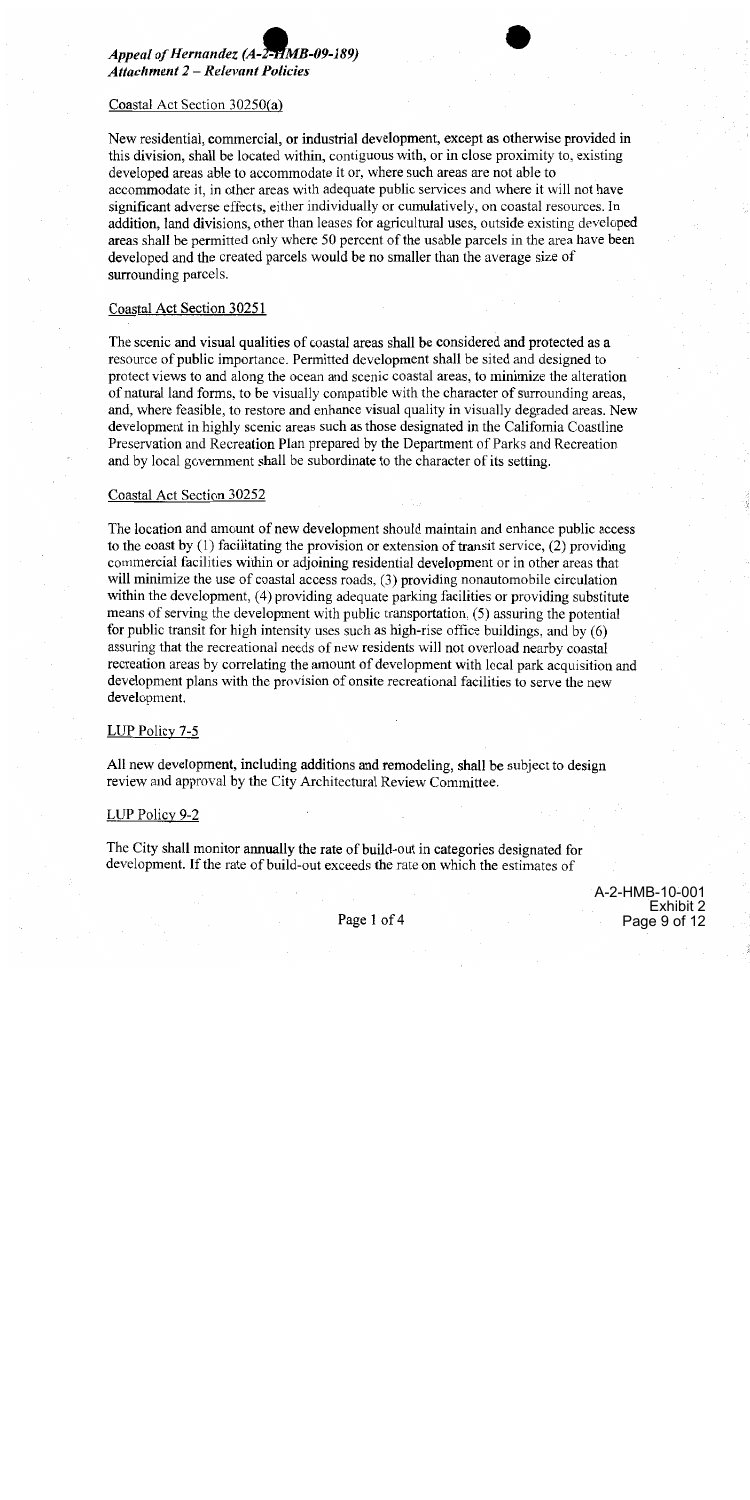# Appeal of Hernandez (A-2-HMB-09-189) **Attachment 2 – Relevant Policies**

development potential for Phase I and Phase II in the Plan are based, further permits for development or land divisions shall not be issued outside existing subdivisions until a revised estimate of development potential has been made. At that time the City shall establish a maximum number of development permits to be granted each year in accordance with expected rates of build-out and service capacities. No permit for development shall be issued unless a finding is made that such development can be served with water, sewer, schools, and road facilities, including such improvements as are provided with the development. (See Table 9.3)

### LUP Policy 9-4

All new development, other than development on parcels designated Urban Reserve or Open Space Reserve on the Land Use Plan Map permitted while such designations are effective, shall have available water and sewer services and shall be accessed from a public street or shall have access over private streets to a public street. Prior to issuance of a development permit, the Planning Commission or City Council shall make the finding that adequate services and resources will be available to serve the proposed development upon its completion and that such development is located within and consistent with the policies applicable to such an area designated for development. The applicant shall assume full responsibility for costs incurred in the service extensions or improvements that are required as a result of the proposed project, or such share as shall be provided if such project would participate in an improvement or assessment district. Lack of available services or resources shall be grounds for denial of the project or reduction in the density otherwise indicated in the Land Use Plan. (See Table 10.3).

### LUP Policy 10-4

The City shall reserve public works capacity for land uses given priority in the Plan, in order to assure that all available public works capacity is not consumed by other development and control the rate of new development permitted in the City to avoid overloading of public works and services.

#### LUP Policy 10-25

The City will support the use of Level of Service C as the desired level of service on Highways 1 and 92, except during the peak two-hour commuting period and the ten-day average peak recreational hour when Level of Service E will be acceptable.

#### IP Section 18.20.020

C. Development. "Development" means, on land, in or under water, the placement or erection of any solid material or structure; discharge or disposal of any dredged material or of any gaseous, liquid, solid, or thermal waste; grading, removing, dredging, mining, or extraction of any materials; change in the density or intensity of use of land,

> A-2-HMB-10-001 Exhibit 2 Page 10 of 12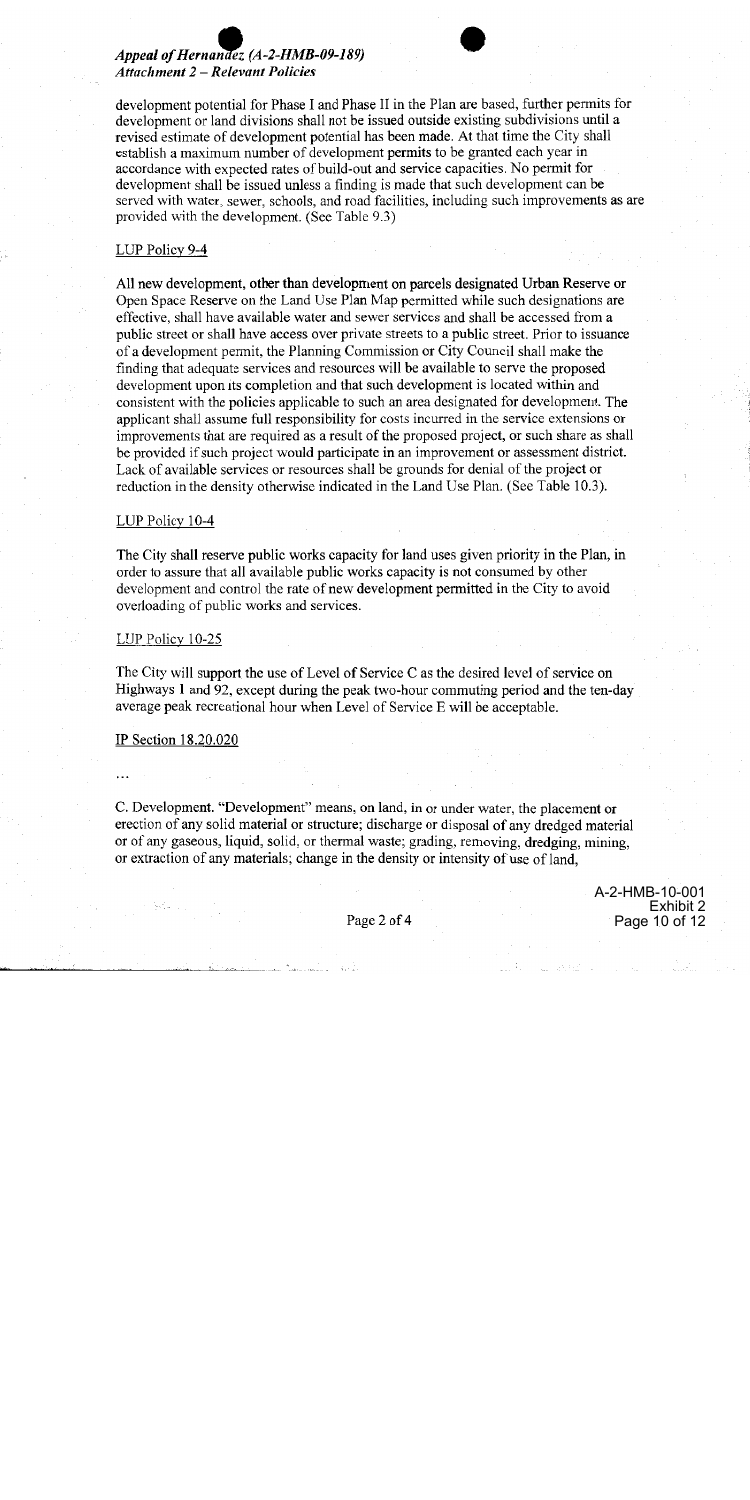# Appeal of Hernandez (A-2-HMB-09-189) **Attachment 2 - Relevant Policies**

including, but not limited to, subdivision pursuant to the Subdivision Map Act (commencing with Section 66410 of the Government Code), and any other division of land, including lot splits, except where the land division is brought about in connection with the purchase of such land by a public agency for public recreational use; change in the intensity of use of water, or of access thereto; construction, reconstruction, demolition, or alteration of the size of any structure, including any facility of any private, public, or municipal utility; and the removal or harvesting of major vegetation other than for agricultural purposes, kelp harvesting, and timber operations which are in accordance with a timber harvesting plan submitted pursuant to the provisions of the Z'berg-Nejedly Forest Practice Act of 1973 (commencing with Section 4511).

### IP Section 18.20.070

A Coastal Development Permit may be approved or conditionally approved only after the approving authority has made the following findings:

A. Local Coastal Program. The development as proposed or as modified by conditions, conforms to the Local Coastal Program;

B. Growth Management System. The development is consistent with the annual population limitation system established in the Land Use Plan and Zoning Ordinance;

C. Zoning Provisions. The development is consistent with the use limitations and property development standards of the base district as well as the other requirements of the Zoning Ordinance;

D. Adequate Services. Evidence has been submitted with the permit application that the proposed development will be provided with adequate services and infrastructure at the time of occupancy in a manner that is consistent with the Local Coastal Program; and

E. California Coastal Act. Any development to be located between the sea and the first public road conforms with the public access and public recreation policies of Chapter 3 of the California Coastal Act.

#### IP Section 18.37.010

The specific purpose and intent of these Visual Resource Protection Standards are to:

A. Protect the scenic and visual qualities of coastal areas as a resource of public importance.

B. Ensure that new development is located so as to protect views to and along the ocean and scenic coastal areas.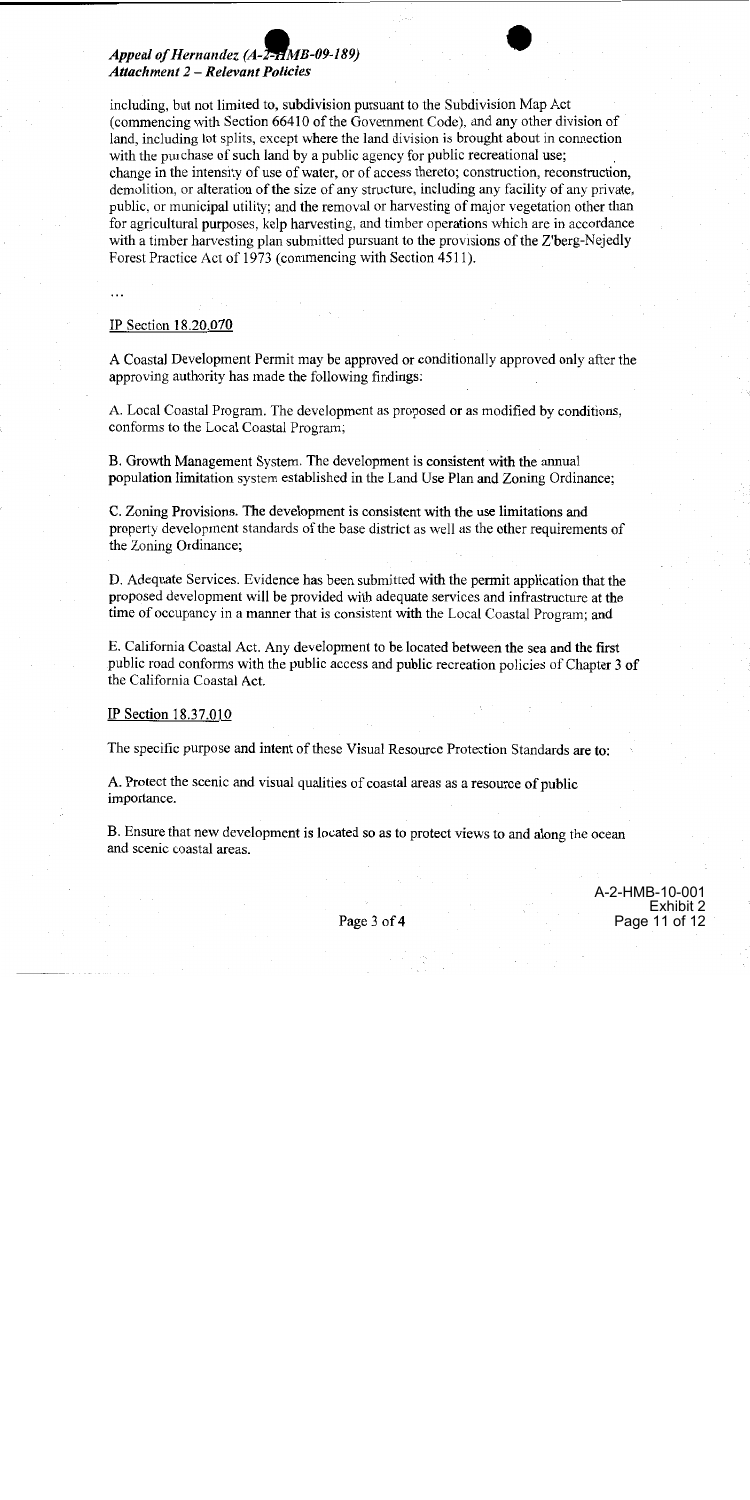# Appeal of Hernandez (A-2-HMB-09-189) **Attachment 2 - Relevant Policies**

C. Minimize the alteration of natural land forms.

D. Restore and enhance visual quality in visually degraded areas.

E. Allow development only when it is visually compatible with the character of the surrounding areas.

> A-2-HMB-10-001 Exhibit 2 Page 12 of 12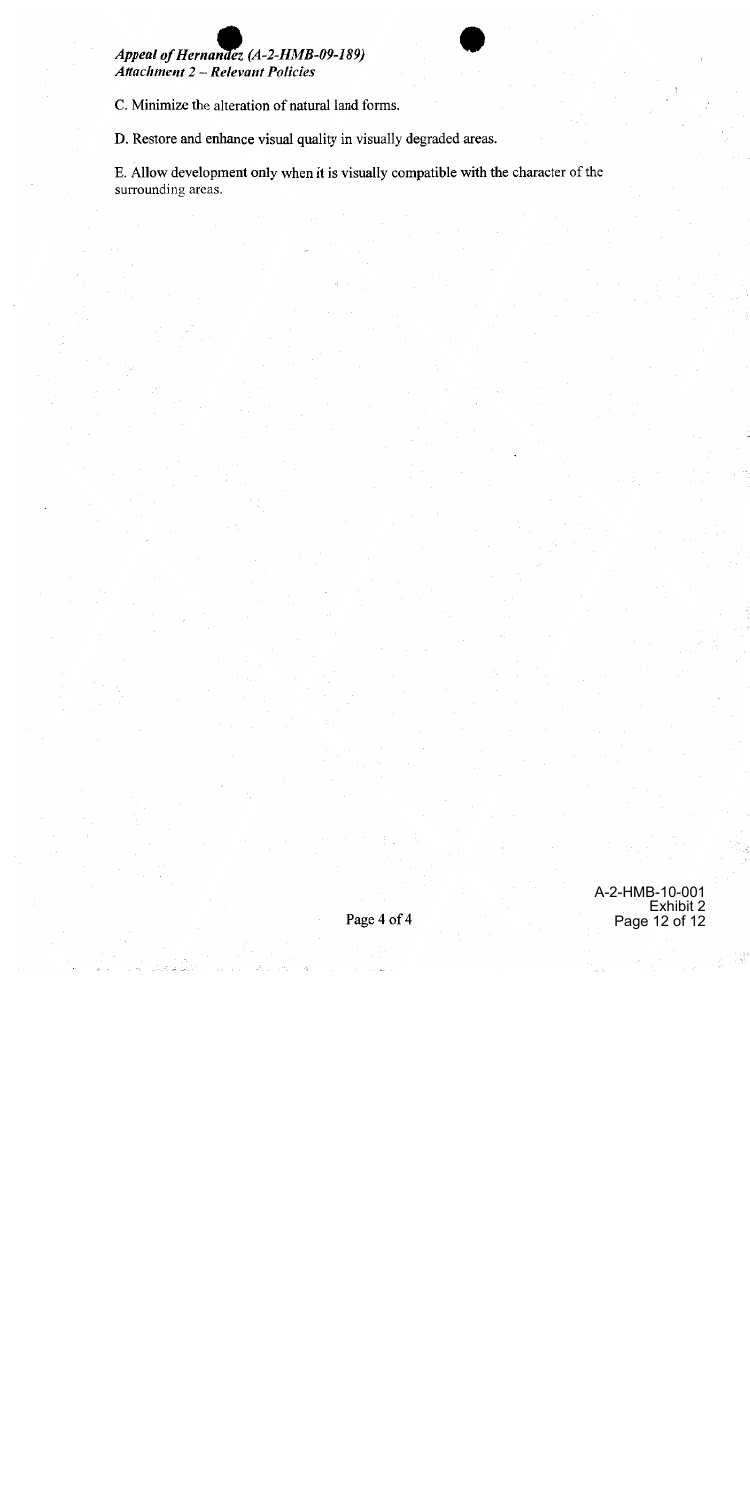# Coastal Act Section 30250(a)

New residential, commercial, or industrial development, except as otherwise provided in this division, shall be located within, contiguous with, or in close proximity to, existing developed areas able to accommodate it or, where such areas are not able to accommodate it, in other areas with adequate public services and where it will not have significant adverse effects, either individually or cumulatively, on coastal resources. In addition, land divisions, other than leases for agricultural uses, outside existing developed areas shall be permitted only where 50 percent of the usable parcels in the area have been developed and the created parcels would be no smaller than the average size of surrounding parcels.

# Coastal Act Section 30251

The scenic and visual qualities of coastal areas shall be considered and protected as a resource of public importance. Permitted development shall be sited and designed to protect views to and along the ocean and scenic coastal areas, to minimize the alteration of natural land forms, to be visually compatible with the character of surrounding areas, and, where feasible, to restore and enhance visual quality in visually degraded areas. New development in highly scenic areas such as those designated in the California Coastline Preservation and Recreation Plan prepared by the Department of Parks and Recreation and by local government shall be subordinate to the character of its setting.

# Coastal Act Section 30252

The location and amount of new development should maintain and enhance public access to the coast by (1) facilitating the provision or extension of transit service, (2) providing commercial facilities within or adjoining residential development or in other areas that will minimize the use of coastal access roads, (3) providing nonautomobile circulation within the development, (4) providing adequate parking facilities or providing substitute means of serving the development with public transportation, (5) assuring the potential for public transit for high intensity uses such as high-rise office buildings, and by (6) assuring that the recreational needs of new residents will not overload nearby coastal recreation areas by correlating the amount of development with local park acquisition and development plans with the provision of onsite recreational facilities to serve the new development.

# LUP Policy 7-5

All new development, including additions and remodeling, shall be subject to design review and approval by the City Architectural Review Committee.

# LUP Policy 9-2

The City shall monitor annually the rate of build-out in categories designated for development. If the rate of build-out exceeds the rate on which the estimates of development potential for Phase I and Phase II in the Plan are based, further permits for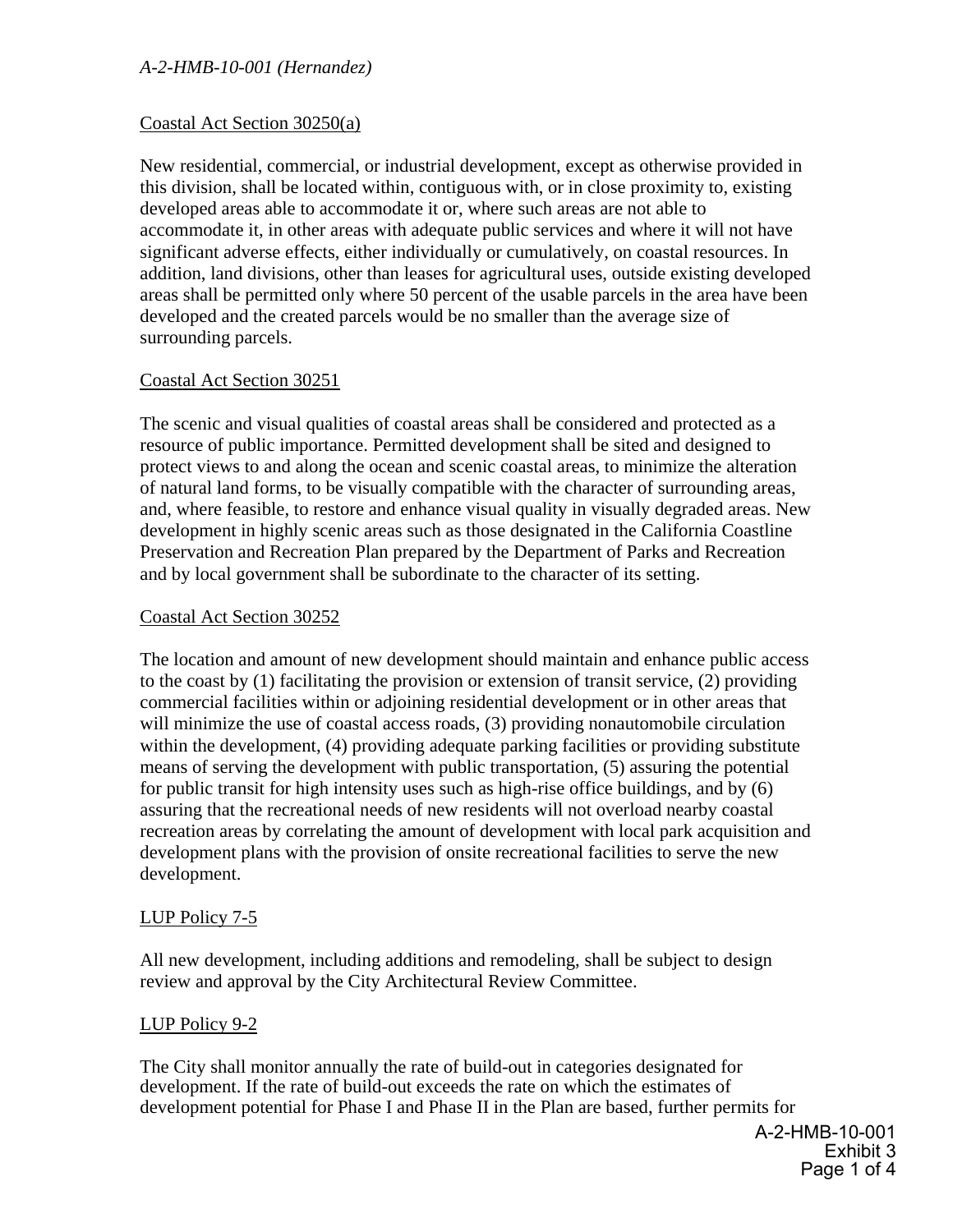development or land divisions shall not be issued outside existing subdivisions until a revised estimate of development potential has been made. At that time the City shall establish a maximum number of development permits to be granted each year in accordance with expected rates of build-out and service capacities. No permit for development shall be issued unless a finding is made that such development can be served with water, sewer, schools, and road facilities, including such improvements as are provided with the development. (See Table 9.3)

# LUP Policy 9-4

All new development, other than development on parcels designated Urban Reserve or Open Space Reserve on the Land Use Plan Map permitted while such designations are effective, shall have available water and sewer services and shall be accessed from a public street or shall have access over private streets to a public street. Prior to issuance of a development permit, the Planning Commission or City Council shall make the finding that adequate services and resources will be available to serve the proposed development upon its completion and that such development is located within and consistent with the policies applicable to such an area designated for development. The applicant shall assume full responsibility for costs incurred in the service extensions or improvements that are required as a result of the proposed project, or such share as shall be provided if such project would participate in an improvement or assessment district. Lack of available services or resources shall be grounds for denial of the project or reduction in the density otherwise indicated in the Land Use Plan. (See Table 10.3).

# LUP Policy 10-4

The City shall reserve public works capacity for land uses given priority in the Plan, in order to assure that all available public works capacity is not consumed by other development and control the rate of new development permitted in the City to avoid overloading of public works and services.

# LUP Policy 10-25

The City will support the use of Level of Service C as the desired level of service on Highways 1 and 92, except during the peak two-hour commuting period and the ten-day average peak recreational hour when Level of Service E will be acceptable.

# IP Section 18.20.020

…

C. Development. "Development" means, on land, in or under water, the placement or erection of any solid material or structure; discharge or disposal of any dredged material or of any gaseous, liquid, solid, or thermal waste; grading, removing, dredging, mining, or extraction of any materials; change in the density or intensity of use of land, including, but not limited to, subdivision pursuant to the Subdivision Map Act (commencing with Section 66410 of the Government Code), and any other division of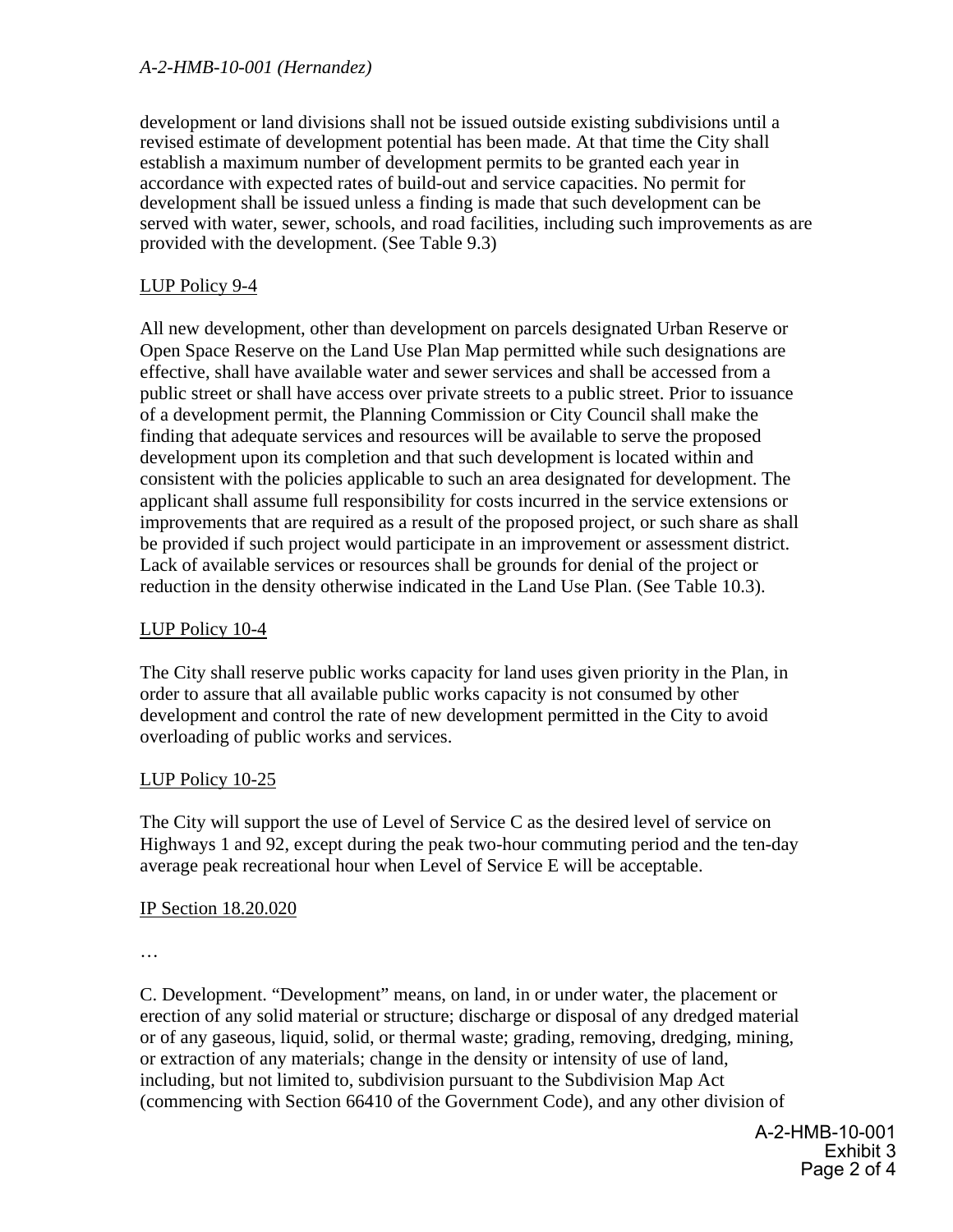land, including lot splits, except where the land division is brought about in connection with the purchase of such land by a public agency for public recreational use; change in the intensity of use of water, or of access thereto; construction, reconstruction, demolition, or alteration of the size of any structure, including any facility of any private, public, or municipal utility; and the removal or harvesting of major vegetation other than for agricultural purposes, kelp harvesting, and timber operations which are in accordance with a timber harvesting plan submitted pursuant to the provisions of the Z'berg-Nejedly Forest Practice Act of 1973 (commencing with Section 4511).

…

# IP Section 18.20.070

A Coastal Development Permit may be approved or conditionally approved only after the approving authority has made the following findings:

A. Local Coastal Program. The development as proposed or as modified by conditions, conforms to the Local Coastal Program;

B. Growth Management System. The development is consistent with the annual population limitation system established in the Land Use Plan and Zoning Ordinance;

C. Zoning Provisions. The development is consistent with the use limitations and property development standards of the base district as well as the other requirements of the Zoning Ordinance;

D. Adequate Services. Evidence has been submitted with the permit application that the proposed development will be provided with adequate services and infrastructure at the time of occupancy in a manner that is consistent with the Local Coastal Program; and

E. California Coastal Act. Any development to be located between the sea and the first public road conforms with the public access and public recreation policies of Chapter 3 of the California Coastal Act.

# IP Section 18.37.010

The specific purpose and intent of these Visual Resource Protection Standards are to:

A. Protect the scenic and visual qualities of coastal areas as a resource of public importance.

B. Ensure that new development is located so as to protect views to and along the ocean and scenic coastal areas.

C. Minimize the alteration of natural land forms.